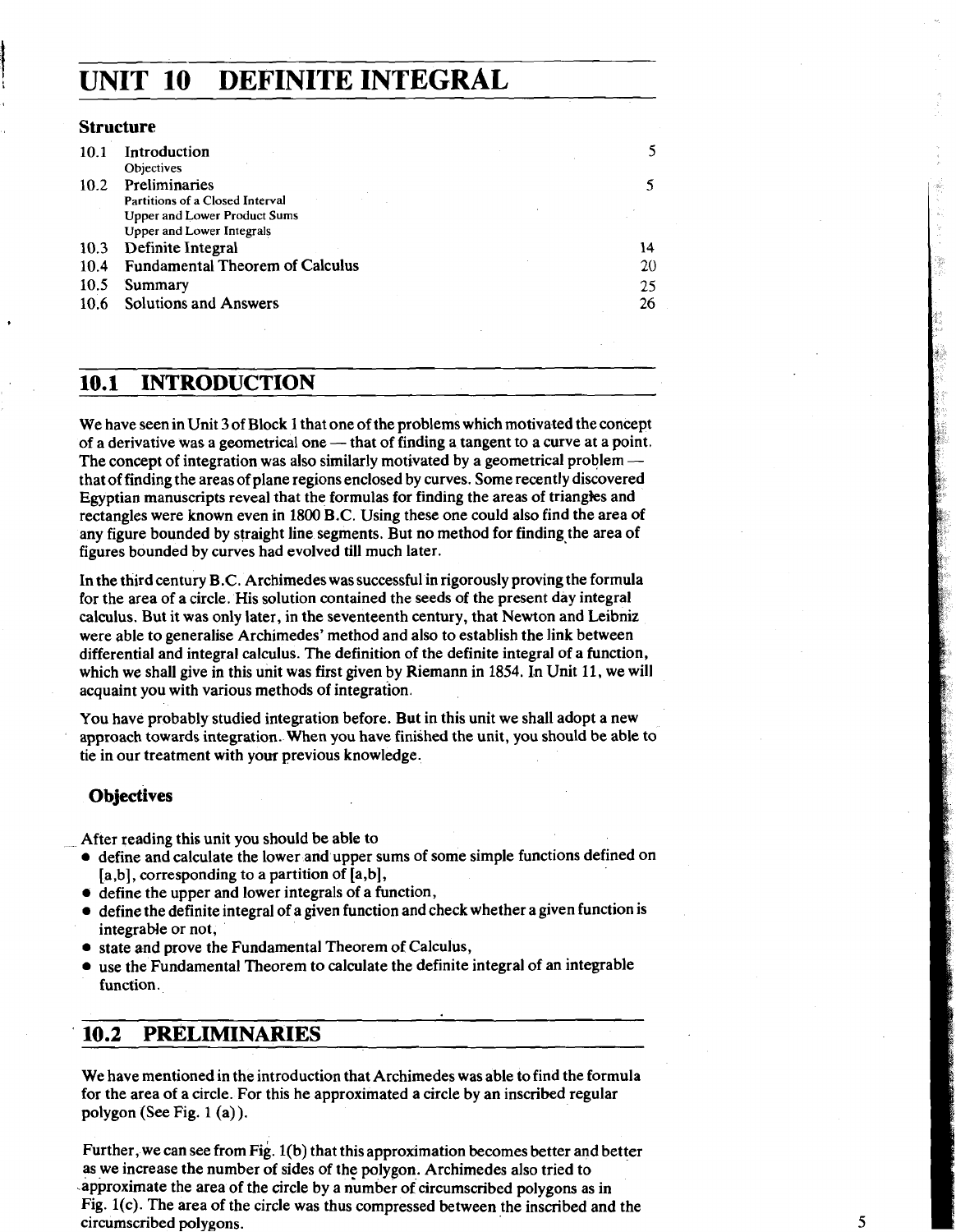Ÿ



 $($ a)



**Fig. I** 

We shall follow a similar procedure for finding the area of the shaded region shown  $y = f(x)$  in Fig. 2. We begin with the concept of a partition.

### 10.2. **l- Partition of a Closed Interval**

Let us consider the closed interval  $[a,b] \subset \mathbb{R}$ . Then we have the following definition

**Definition 1** Let  $x_0$ ,  $x_1$ ,  $x_2$ ,....,  $x_{n-1}$ ,  $x_n$  be numbers in [a,b] such that

Then the ordered set  $P = \{x_0, x_1, x_2, \ldots, x_n\}$  is called a **partition** of [a,b].

**Example 1 P<sub>1</sub> = {0,,1/4, 1/2, 3/4, 1} and P<sub>2</sub> = {0, 1/3, 1/2, 2/3, 6/7, 1}, both are** partitions of [0,1].

**By an ordered set we mean a set. in**  $P_1 \cup P_2 = \{0, 1/4, 1/3, 1/2, 2/3, 3/4, 6/7, 1\}$  and  $P_1 \cap P_2 = \{0, 1/2, 1\}$  are also which, the order in which its ele-<br>nartitions of  $[0, 1]$ . See Fig. 3 (a), (b), (c) and (d). **the in which its** partitions of **[O,I].** See Fig. **3** (a). (b). (c) and (d). **ments occur is fixed.** 

|  |  |  | 1 0 $\frac{1}{3}$ $\frac{1}{2}$ $\frac{2}{3}$ $\frac{6}{7}$ 1 0 |  |  | $\frac{1}{2}$ and $\frac{1}{2}$ and $\frac{1}{2}$ and $\frac{1}{2}$ and $\frac{1}{2}$ and $\frac{1}{2}$ and $\frac{1}{2}$ and $\frac{1}{2}$ and $\frac{1}{2}$ and $\frac{1}{2}$ and $\frac{1}{2}$ and $\frac{1}{2}$ and $\frac{1}{2}$ and $\frac{1}{2}$ and $\frac{1}{2}$ and $\frac{1}{2}$ a |  |
|--|--|--|-----------------------------------------------------------------|--|--|-----------------------------------------------------------------------------------------------------------------------------------------------------------------------------------------------------------------------------------------------------------------------------------------------|--|
|  |  |  |                                                                 |  |  |                                                                                                                                                                                                                                                                                               |  |

**A set J is called a sub-interval of an** A partition  $P = \{x_0, x_1, x_2, \ldots, x_n\}$  of [a,b] divides [a,b] into n closed sub-intervals, **interval I, if iii** J is an interval, and  $[x_0, x_1]$ ,  $[x_1, x_2]$ ,...... $[x_{n-1}, x_n]$ , ii)  $J \subseteq I$ . **. with the n** + 1 partitioning points as end-points. The interval  $[x_{i-1}, x_i]$  is called the ith

 $(a)$ 

 $\Delta x_i = x_i - x_{i-1}$ .

It follows that

defined by

$$
\sum_{i=1}^{n} \Delta x_i = \sum_{i=1}^{n} (x_i - x_{i-1}) = x_n - x_0 = b - a.
$$

We call partition **P regular** if every sub-interval has the same length, that is, if  $x_1 - x_0$ ,  $\mathbf{x}_2 - \mathbf{x}_1, \ldots, \mathbf{x}_n - \mathbf{x}_{n-1}$  are all equal. In this case, the length of [a,b], that is b-a, is

**sub-interval** of the partition. The length of the ith sub-interval, denoted by  $\Delta x_i$ , is

equally divided into n parts, and we get  

$$
x_1-x_0 = x_2-x_1 = \dots = x_n-x_{n-1} = \frac{b-a}{n}
$$
.

Thus, a regular partition of  $[a,b]$  may be written as

 ${a, a+h, a+2h, \ldots, a+nh}$ , where  $a + nh = b$ : We shall denote this partition by  $[a + ih]_{i=0}^{n}$ 

For P = {1, 3/2, 2, 5/2, 3, 7/2, 4},  $\Delta x_1 = x_1 - x_0 = 3/2 - 1 = 1/2$ ,  $\Delta x_2 = x_2 - x_1 =$  $2 - 3/2 = 1/2$ . If you calculate  $\Delta x_3$ ,  $\Delta x_4$ ,  $\Delta x_5$  and  $\Delta x_6$ , you will see that P is a regular partition of **[1,4].** 

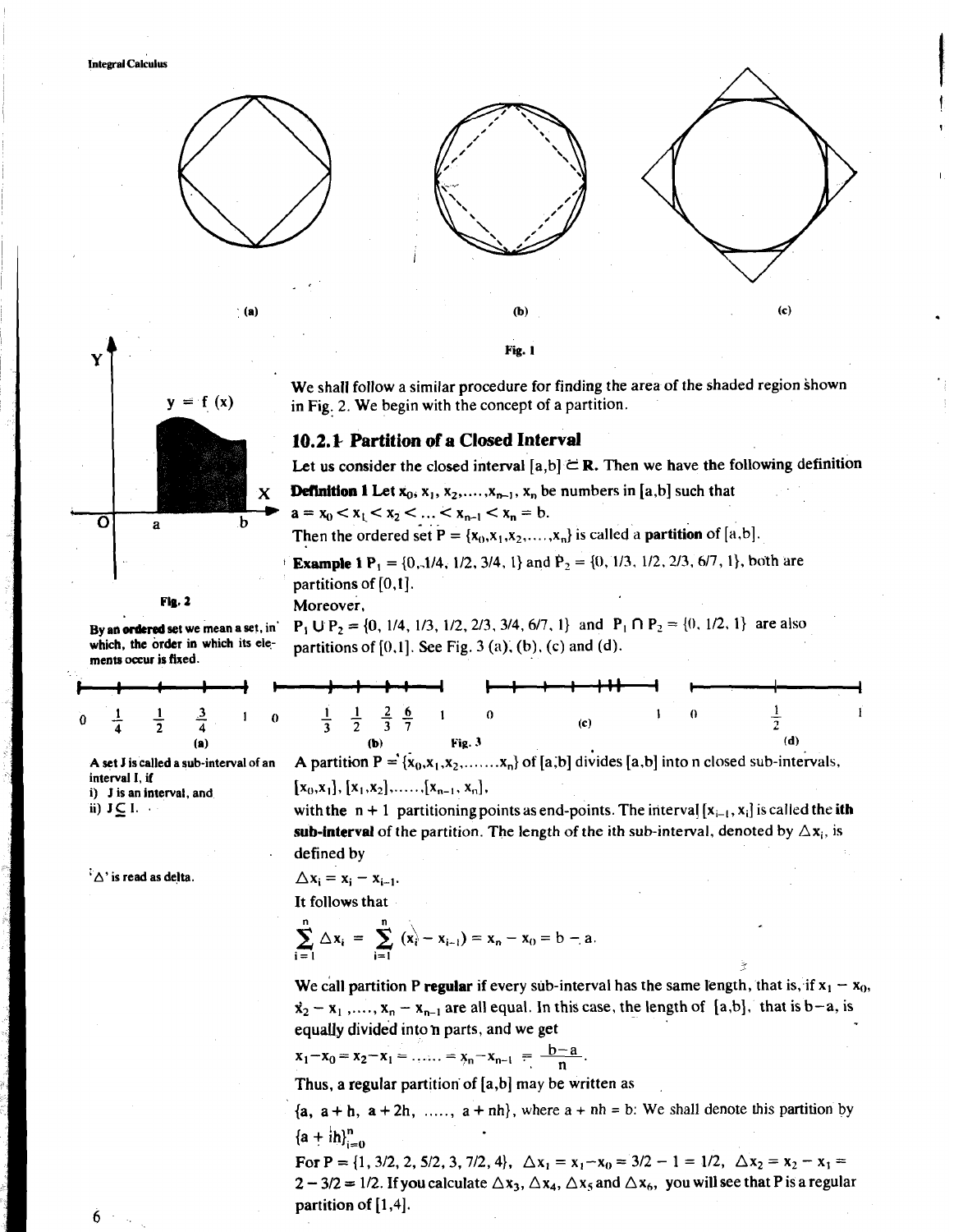**E** El) See Example 1. Which partitions among  $P_1$ ,  $P_2$ ,  $P_1 \cup P_2$  and  $P_1 \cap P_2$  are regular? What are the lengths of the third sub-intervals in  $P_1$  and in  $P_2$ ?

**E** E2) Write down a regular partition for each of the following intervals.

a)  $[0, 2]$  with 7 partitioning points.

b) **[2,9]** with 11 partitioning points.

**Definition 2** Given two partitions  $P_1$  and  $P_2$  of [a,b], we say that  $P_2$  is a refinement of  $P_1$ (or P<sub>2</sub> is finer than P<sub>1</sub>) if  $P_2 \supset P_1$ .

In other words,  $P_2$  is a refinement of  $P_1$  if each sub-interval of  $P_2$  is contained in some sub-interval of  $P_1$ .

**Example 2** Consider the partitions

 $P_1 = \{1, 5/4, 3/2, 7/4, 2\},\$ 

 $P_2 = \{1, 6/5, 5/4, 3/2, 19/10, 2\},\$ 

 $P_3 = \{1, 5/4, 3/2, 2\}$ 

**1'** 

 $\mathbf{a}$ 

**:2** 

 $P_1$  and  $P_2$  are both finer than  $P_3$ , as  $P_1 \supset P_3$  and  $P_2 \supset P_3$ . However, neither is  $P_1$  a refinement of  $P_2$  nor is  $P_2$  a refinement of  $P_1$ .

If  $P_1$  and  $P_2$  are partitions of [a,b], then from Definition 2 it follows that

i) P<sub>1</sub> U P<sub>2</sub> is a refinement of both P<sub>1</sub> and P<sub>2</sub>.<br>ii) P<sub>1</sub> and P<sub>2</sub> are both finer than P<sub>1</sub>  $\cap$  P<sub>2</sub>.

Now, suppose for every  $n \in N$  we define  $P_n$  as

$$
P_n = \{a + i \frac{b - a}{2^n}\}_{i=0}^{2^n}
$$

This means  $P_n$  has  $2^n + 1$  elements. We can see that  $P_n$  is a regular partition, with each This means  $P_n$  has  $2^n + 1$  elements. We can see the sub-interval having length =  $\frac{b-a}{2^n}$ .

Now, 
$$
\frac{b-a}{2^{n+1}} = \frac{1}{2} \left( \frac{b-a}{2^n} \right)
$$
.

sub-interval having length =  $\frac{b-a}{2^n}$ .<br>
Now,  $\frac{b-a}{2^{n+1}} = \frac{1}{2} \left( \frac{b-a}{2^n} \right)$ .<br>
This means that the length of the sub-intervals corresponding to  $P_{n+1}$  is half the length<br>
of those corresponding to  $P_n$ . We can [a,b], such that  $P_{n+1}$  is a refinement of  $P_n$  for all n. Such a sequence  $\{P_n\}$  is called a *<sup>r</sup>',* **seqdence of refinements of partitions of [a,b].** 

**E** E3) From the sequence of partitions  $\{P_n\}$  defined above,

$$
P_1 = \{a, \frac{a+b}{2}, b\}.
$$

a) Find  $P_2$  and  $P_3$ .

b) Verify that  $P_3 \supset P_2 \supset P_1$ .

c) What are the lengths of the sub-intervals in each of these partitions?

 $= a + i\frac{b-a}{2^n} - a + (i-1)\frac{b-a}{2^n}$ <br>  $= \frac{b-a}{2^n}$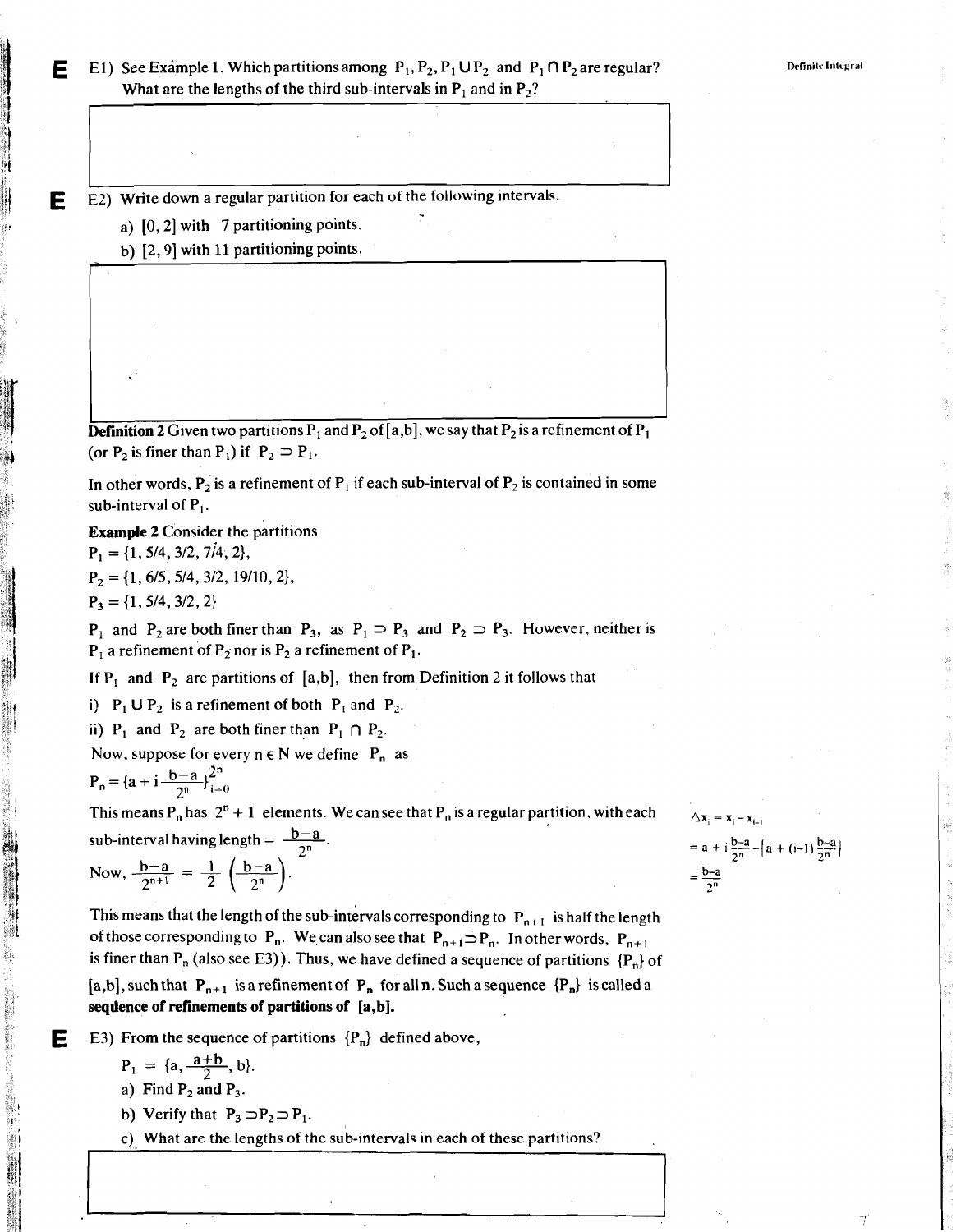$P_2^* = P_1 \cup P_2$ ,  $P_3^* = P_1 \cup P_2 \cup P_3$ , and in general,  $P_n^* = P_n \cup P_{n-1}^*$ . Show that  ${P_n^*}_{n=1}^{\infty}$  is a sequence of refinements of [a,b].



### **10.2.3 Upper and Lower Product Sums**

**By** now, we suppose you are quite familiar with partitions. Here we shall introduce the concept of product sums. It is through this that we shall be in a position to **probe the more subtle concept of a definite integral in the next section.** 

Let  $f: [a,b] \rightarrow \mathbb{R}$  be a bounded function, and let

 $P = \{x_0, x_1, x_2, \ldots, x_n\}$  be a partition of [a,b].

**We have defined 1.u.b. (sup-** Now for any sub-interval  $[x_{i-1}, x_i]$ , consider the set  $S_i = \{f(x) : x \in [x_{i-1}, x_i]\}$ .<br>remum) and g.l.b. (infimum) of a Since f is a bounded function,  $S_i$  must be a bounded subset of **R**. This m **mun)** and g.1. b. (infimum) of a Since f is a bounded function, S<sub>i</sub> must be a bounded subset of R. This means, bounded set of real numbers in it has a suppremum (or least upper bound) and infimum (or greatest lower bound **rounded set of real numbers in** it has a supremum (or least upper bound) and infimum (or greatest lower bound).<br>Unit-1.

$$
M_i = \sup S_i = \sup \{f(x) : x \in [x_{i-1}, x_i]\}, \text{ and } \dots
$$
  
\n
$$
m_i = \inf S_i = \inf \{f(x) : x \in [x_{i-1}, x_i]\}.
$$

We now define the **upper product sum U** (P,f) and the lower product sum L(P,f) by

$$
U(P,f) = \sum_{i=1}^{n} M_i \triangle x_i, \quad L(P,f) = \sum_{i=1}^{n} m_i \triangle x_i \quad \text{.... (1)}
$$

You must have come across this  $\Sigma$ , notation earlier. But let us state clearly what (1) means :

$$
U(P,f) = M_1(x_1 - x_0) + M_2(x_2 - x_1) + .... + M_n(x_n - x_{n-1}),
$$
 and  

$$
L(P,f) = m_1(x_1 - x_0) + m_2(x_2 - x_1) + .... + m_n(x_n - x_{n-1}).
$$

Thus, to get  $U(P, f)$  we have multiplied the supremum in each sub-interval by the length of that sub-interval, and have taken the sum of all such products. Similarly,  $L(P,f)$  is obtained by summing the products obtained by multiplying the infimum in each sub-interval by the length of that sub-interval.  $U(P,f)$  and  $L(P,f)$  are also called **Riemann sums after the mathematician George Friedrich Bernhard Riemann. C.F.B. Riemann gave a definition of definite integral that, to this day, remains the most convenient** G.F.B. **Riemann** (1826-1866) and useful one.

We started this unit saying that we wanted to find the area of the shaded region in Fig. 2. Then what are we doing with partitions,  $U(P,f)$  and  $L(P,f)$ ? Fig. 4 will give you a clue to the path which we are going to follow to achieve our aim.

1 '



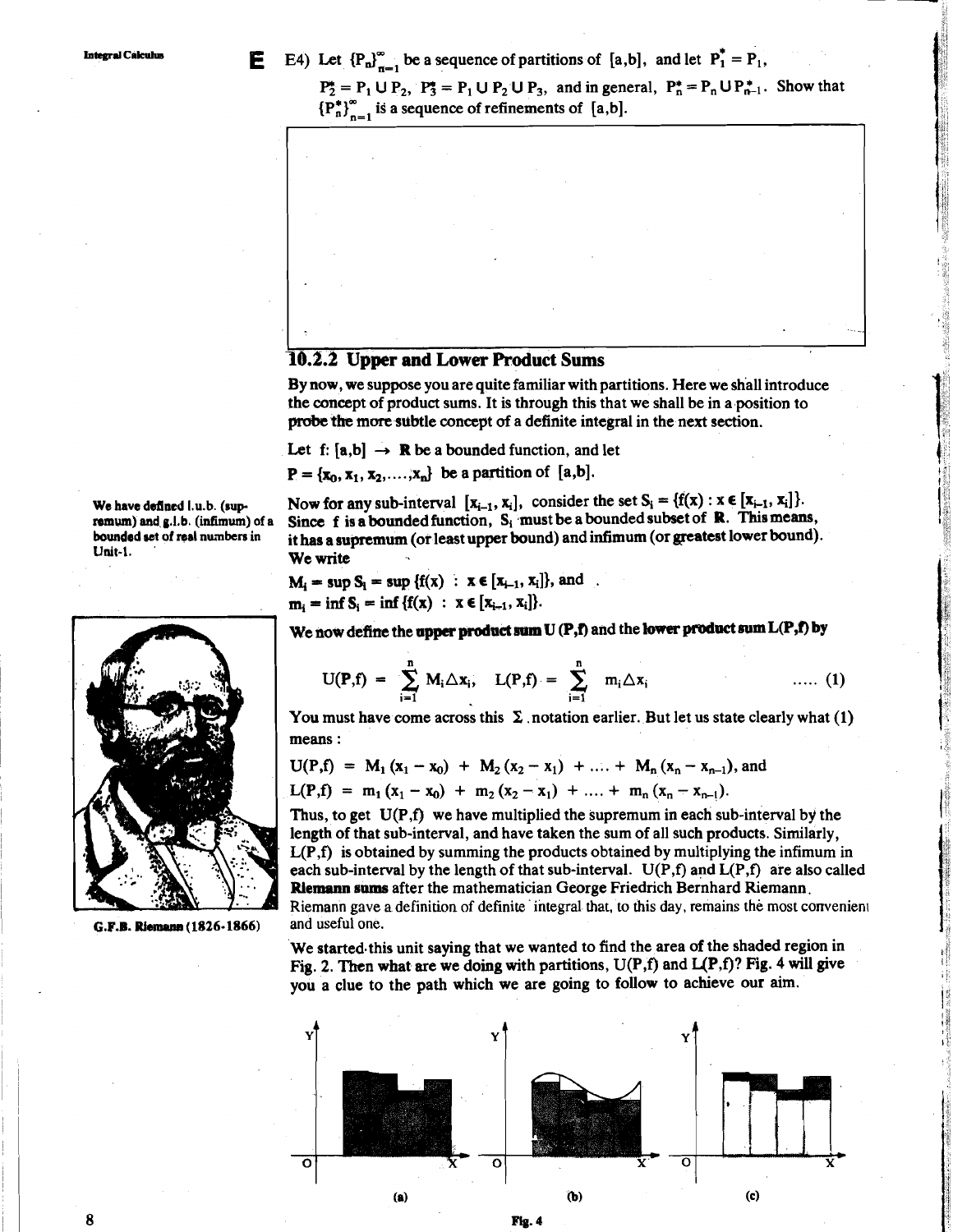Fig. 4(a) and 4(b) give the geometric view of  $M_i \triangle x_i$  and  $m_i \triangle x_i$  as areas of rectangles with base  $\Delta x_i$  and heights  $M_i$  and  $m_i$ , respectively.

The shaded rectangles in Fig. 4(a) are termed as outer rectangles, while the shaded rectangles in Fig.  $4(b)$  are called inner rectangles.

Thus, when f is a non-negative valued function  $(f(x) \ge 0 \forall x)$ ,

 $U(P,f)$  = sum of the areas of outer rectangles as in Fig. 4(a).

 $L(P,f)$  = sum of the areas of inner rectangles as in Fig. 4(b), and

 $U(P,\hat{f}) - L(P,f)$  = sum of the areas of the shaded rectangles along the graph of f in Fig.  $4(c)$ .

As you see from Fig. 5,  $U(P,f)$  and  $L(P,f)$  depend upon the function

Ř,

f:[a,b]  $\rightarrow \mathbb{R}$  (compare Fig. 5(a) and (b)), and the partition P of [a,b] (compare Fig. 5(c) and (d) ).



**Fig. 5:** (a)  $U(P, f)$  where  $y = x$  (b)  $U(P, f)$  where  $y^2 = x$ (c) U(P,f) when P = {0, 1, 2, 3} (d) U(P,f) when P = {0, 1/2, 1, 3/2, 2, 5/2, 3}

If we denote the area between the curve given by  $y = f(x)$ , the x-axis, and the lines  $x = a$  and  $x = b$ , (the shaded area in Fig. 2) by A, then it is also quite clear from Fig. 4(a) and (b), that  $L(P,f) \le A \le U(P,f)$ .

The geometric view suggests the following theorem:

**Theorem 1** Let f:[a,b]  $\rightarrow \mathbb{R}$  be a bounded function, and let P be a partition of [a,b]. If M and m are the supremum and the infimum of f, respectively, in [a,b], then

 $m(b-a) \le L(P,f) \le U(P,f) \le M(b-a).$  **If**  $X \subset Y$ , then

**ii in in in in in in in in in in in in in in in in in in in in in in in in in in in in in in i** 

 $M = \sin f(f(x) \cdot x \in [x + \pi]$  **L L**  $\arctan a \cdot M \neq 1$ 

 $\sup X \leqslant \sup Y$ , and

**Gaite Integral**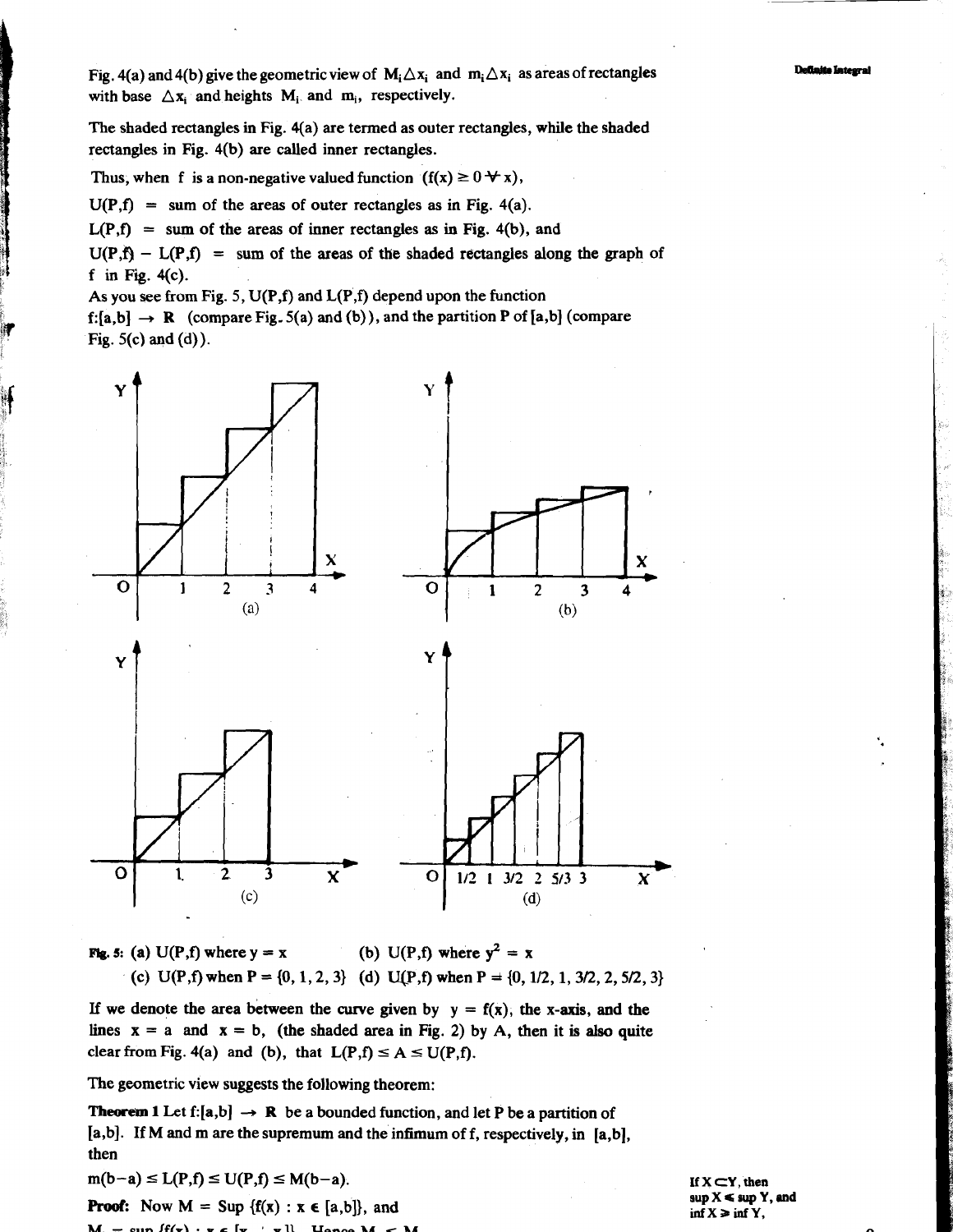**Integral Calculus Further,**  $m = inf \{f(x) : x \in [a,b]\}, and$ 

$$
m_i = \inf \{f(x) : x \in [x_{i-1}, x_i]\}.
$$
 Thus,  $m \le m_i$ . This means

 $m \leq m_i \leq M_i \leq M$  ...... (2)

Once we have the inequalities **(2),** we can complete our proof in easy steps. (2) implies that

 $m \Delta x_i \leq m_i \Delta x_i \leq M_i \Delta x_i \leq M \Delta x_i$ 

This implies that if we take the sum over  $i=1, 2, \ldots, n$ , we get

$$
m \sum_{i=1}^{n} \Delta x_{i} \le L(P,f) \le U(P,f) \le M \sum_{i=1}^{n} \Delta x_{i}
$$
  
\n
$$
\Rightarrow m(b-a) \le L(P,f) \le U(P,f) \le M(b-a),
$$

**n**  since  $\sum \Delta x_i$  = the sum of the lengths of all sub-intervals the length of  $[a,b]$  $= b-a.$ 

Fig. 6 will help you understand this theorem better. Let us verify this theorem in the case of a given function.

**Example 3** Let  $f:[1,2] \rightarrow \mathbb{R}$  be a function defined by  $f(x) = x^2$ , and let  $P = \{1, 5/4, 3/2, 5/3, 2\}$  be a partition of  $[1,2]$ . The sub-intervals associated with P are [1, 5/4], [5/4, 3/2], [3/2, 5/3] and [5/3, 2].

The function f is a bounded function on  $[1,2]$ . In fact, the image set of f is [1,4], which is obviously bounded.



**ne. 7** ,-

Since f is an increasing function on each sub-interval (see Fig. 7) the supremum of f in  $[x_{i-1}, x_i]$  will be attained at  $x_i$  and the infimum will be attained at  $x_{i-1}$ . That is,

$$
M_{i} = f(x_{i}) \text{ and}
$$
\n
$$
m_{i} = f(x_{i-1}). \text{ Therefore, we can write}
$$
\n
$$
U(P, f) = \sum M_{i} \triangle x_{i} = \sum f(x_{i}) \triangle x_{i} = \sum x_{i}^{2} (x_{i} - x_{i-1})
$$
\n
$$
= x_{1}^{2} (x_{1} - x_{0}) + x_{2}^{2} (x_{2} - x_{1}) + x_{3}^{2} (x_{3} - x_{2}) + x_{4}^{2} (x_{4} - x_{3})
$$
\n
$$
U(P, f) = \left(\frac{5}{4}\right)^{2} \left(\frac{1}{4}\right) + \left(\frac{3}{2}\right)^{2} \left(\frac{1}{4}\right) + \left(\frac{5}{3}\right)^{2} \left(\frac{1}{6}\right) + (2)^{2} \left(\frac{1}{3}\right)
$$
\n
$$
= \frac{25}{64} + \frac{9}{16} + \frac{25}{54} + \frac{4}{3}
$$
\n
$$
= \frac{4751}{}
$$



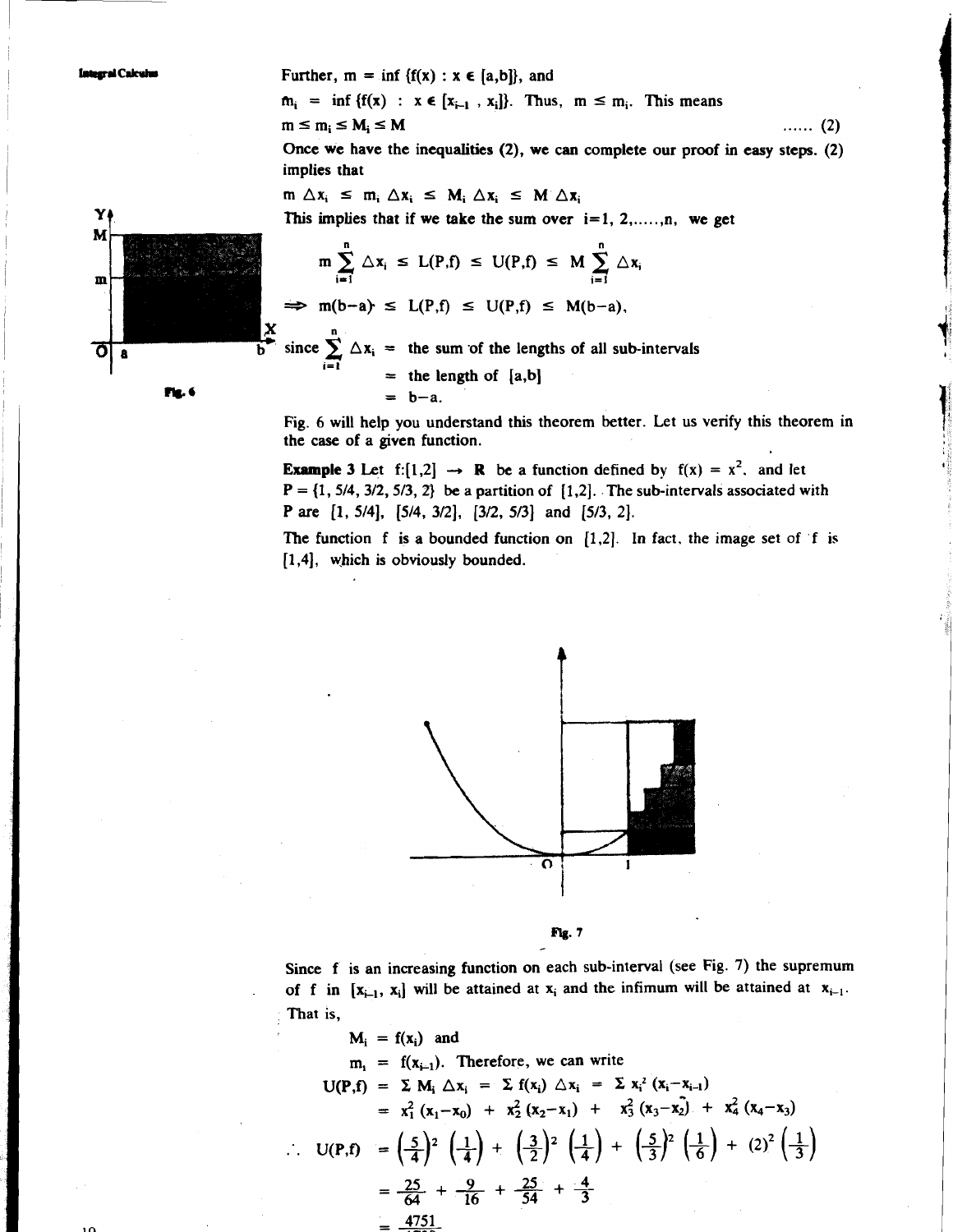$$
L(P,f) = \Sigma m_i \triangle x_i = \Sigma f(x_{i-1}) \triangle x_i.
$$
  
\n
$$
L(P,f) = (1)^2 \left(\frac{1}{4}\right) + \left(\frac{5}{4}\right)^2 \left(\frac{1}{4}\right) + \left(\frac{3}{2}\right)^2 \left(\frac{1}{6}\right) + \left(\frac{5}{3}\right)^2 \left(\frac{1}{3}\right)
$$
  
\n
$$
= \frac{1}{4} + \frac{25}{64} + \frac{9}{24} + \frac{25}{27}
$$
  
\n
$$
= \frac{3652}{1728}
$$

Now, the supremum of  $f(x)$  in  $[1,2] = M = f(2) = 2^2 = 4$ , and the infimum  $= m = f(1) = 1$ . Thus,  $M(b-a) = (4) (2-1) = 4$ , and  $m(b-a) = (1) (2-1) = 1$ . Thus,  $m(b-a) \leq L(P,f) \leq U(P,f) \leq M(b-a).$ 

We have noted that the upper and lower product sums depend on the partition of **<sup>Y</sup>**the given interval. Here we have a theorem which gives us a relation between the lower and upper sums corresponding to two partitions of an interval.

**Theorem 2** Let f:[a,b]  $\rightarrow \mathbb{R}$  be a bounded function, and let P<sub>1</sub> and P<sub>2</sub> be partitions of  $[a,b]$ . If  $P_2$  is finer than  $P_1$ , then  $L(P_1,f) \leq L(P_2,f) \leq U(P_2,f) \leq U(P_1,f).$ 

**Proof:** For proving this theorem we look at Fig. 8(a) and (b).

Let  $P_1 = \{x_0, x_1, x_2, ..., x_n\}$  and  $P_2 = \{x_0, v_1, x_1, x_2, ..., x_n\}$  be two partitions of [a,b].  $P_2$  contains one element more than  $P_1$ , namely,  $v_1$ .

Therefore,  $P_2$  is finer than  $P_1$ .

In fact,  $P_2$  can be rightly called a simple refinement of  $P_1$ . We shall prove the theorem for this simple refinement here.

 $P_1$  divides [a,b] into n sub-intervals :

 $[x_0, x_1], [x_1, x_2], \ldots, [x_{n-1}, x_n].$ 



**Fig. 8** 

Fig. 8(a) clearly shows that  $L(P_1,f) \leq L(P_2,f)$  (by an amount represented by the area of the shaded rectangle).

Similarly, Fig 8(b) shows that  $U(P_2,f) \leq U(P_1,f)$ .

Since  $L(P_2,f) \le U(P_2,f)$ , the conclusion of the theorem follows in this case.

Now if  $P_2$  is not a simple refinement of  $P_1$ , then suppose  $P_2$  has m elements more than  $P_1$ . Then we can find  $(m-1)$  partitions  $P_2^1$ ,  $P_2^2$ ,  $P_2^3$ , .......,  $P_2^{m-1}$ such that

 $P_1 \subset P_2^1 \subset P_2^2 \subset P_2^3 \subset \ldots \subset P_2^{m-1} \subset P_2$  and each partition in this sequence is a simple refinement of the previous one.

**Definite Integral**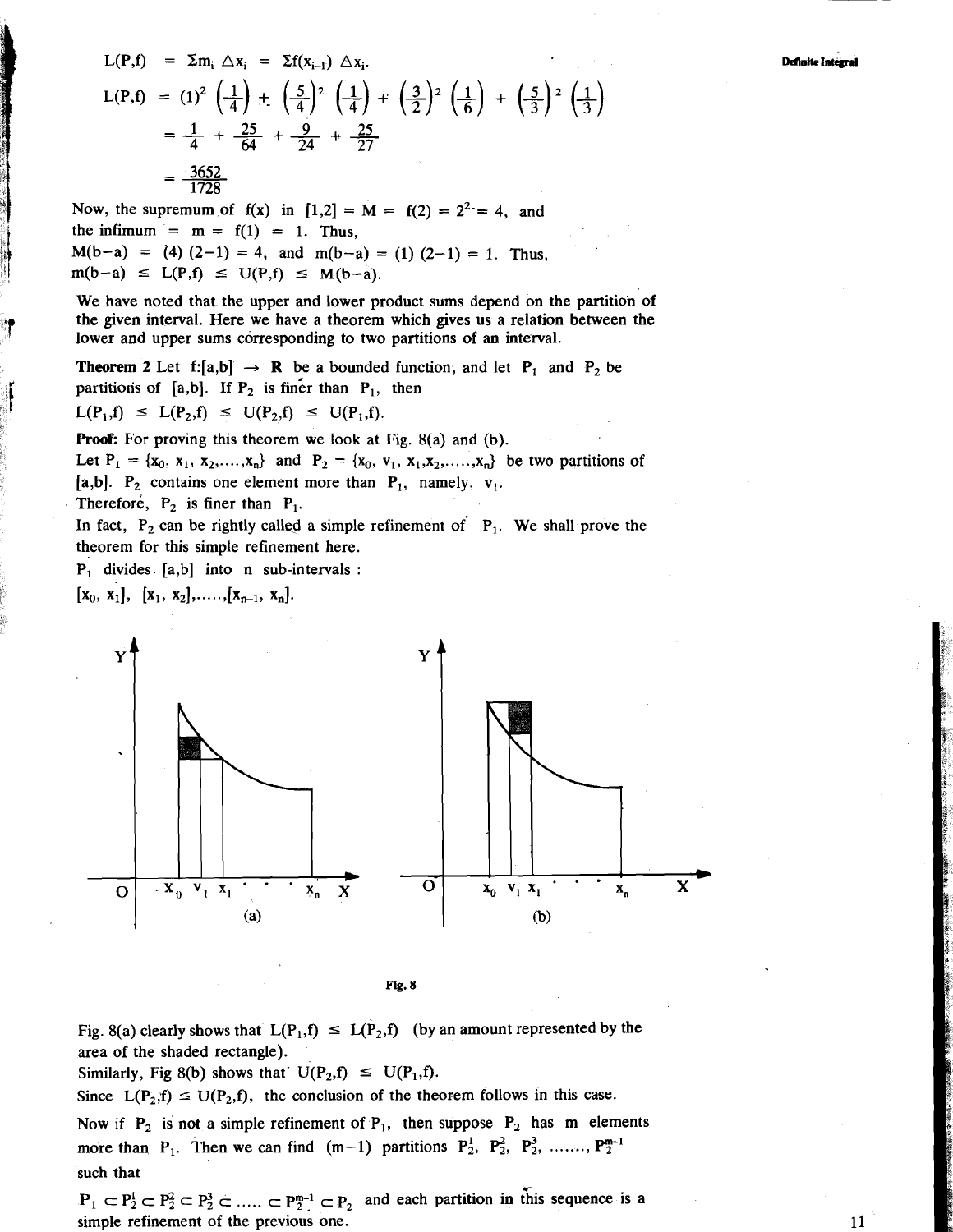**Example 2 Example 2 \*** Theorem 2 then holds for each pair of successive refinements, and we get

$$
L(P_1,f) \leq L(P_2^1,f) \leq L(P_2^2,f) \leq \dots \leq L(P_2^{m-1},f) \leq L(P_2,f) \text{ and}
$$

$$
U(P_2,f) \leq U(P_2^{m-1},f) \leq \dots \leq U(P_2^2,f) \leq U(P_2^1,f) \leq U(P_1,f)
$$

Thus, 
$$
L(P_1,f) \leq L(P_2,f) \leq U(P_2,f) \leq U(P_1,f)
$$
.

From Theorem 2 we conclude the following :

Let  $f:[a,b] \rightarrow \mathbb{R}$  be a continuous and non-negative valued. function, and let  ${P_n}_{n=1}^{\infty}$  be a sequence of refinements of [a,b].

Then we have

 $L(P_1,f) \leq L(P_2,f) \leq \dots \leq L(P_n,f) \leq \dots \leq A \leq \dots \leq U(P_n,f) \leq \dots \leq$  $U(P_2,f) \leq U(P_1,f)$ , where A is the area bounded by the curve, the x-axis and the lines  $x = a$  and  $x = b$ .

**E ES**) Find the upper product sum and the lower product sum of the function f relative to the partition P, when

a)  $f(x) = 1 + x^2$ ,  $P = \{0, 1/2, 1, 3/2, 2\}$ 

b)  $f(x) = 1/x$ ,  $P = \{1, 2, 3, 4\}$ 

**E E**6) Verify Theorem 2 for the function  $f(x) = 1/x$ ,  $2 \le x \le 3$ , and the partitions  $P_1 = \{2, 5/2, 3\}$  and  $P_2 = \{2, 9/4, 5/2, 11/4, 3\}$  of  $[2,3]$ .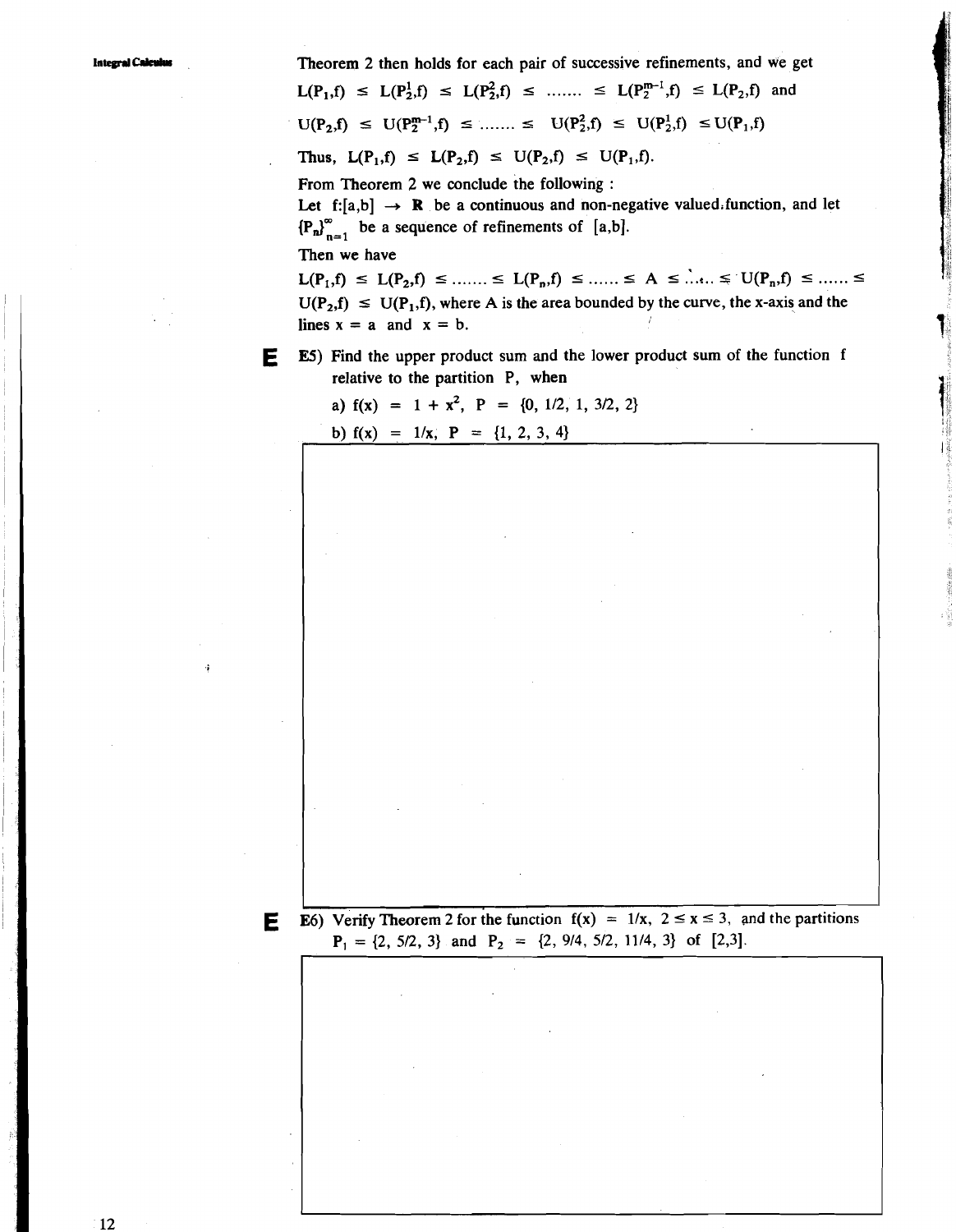In this sub-section we have seen that the area A in Fig. 2 can be approximated by means of the lower and upper sums corresponding to some partition of  $[a,b]$ . Further, Theorem 2 tells us that as we go on refining our partition, the lower and upper sums approach A from both sides. The lower sums underestimate A ( $L(P,f) \leq A$ ), while the upper sums overestimate A ( $U(P,f) \geq A$ ). Let us go a step further in the next sub-section, and define lower and upper integrals.

### **10.2.3 Upper and Lower Integrals**

Let f:[a,b]  $\rightarrow \mathbb{R}$  be a non-negative bounded function. Then to each partition P of  $[a,b]$ , there correspond the upper product sum  $U(P,f)$  and the lower product sum  $L(P,f)$ .

Let **P** be the set of all partitions of [a,b]. Then the set  $u = \{U(P,f) : P \in P\}$ <br>is a subset of **R** and is bounded below since  $A \le U(P,f) + P \in P$ . Thus, it is bounded below has an infimum,<br>possible to find the infimum of u.<br>and

Similarly, the set  $u' = \{L(P,f) : P \in P\}$  is bounded above, since  $L(P,f) \leq A \cdot P \in P$ . Hence we can find the supremum of **u'.** The infimum of **u** and the supremum of **'u'** are given special names as you will see from this definition.

**Definition 3** If a function f is defined on [a,b] and if P denotes the set of all partitions of [a,b], then infimum of  $\{U(P,f): P \in P\}$  is called the upper integral of f

**-b**  on [a,b], and is denoted by  $\int_{a}^{b} f(x) dx$ . **The symbol '** is read as integral.

The supremum of  ${L(P,f) : P \in P}$  is called the lower integral of f on [a,b], and is

denoted by  $\int_{a}^{b} f(x) dx$ .

**-b**  From Theorem 2 it follows that  $\int_{a}^{b} f(x) dx \geq A$  and  $\int_{a}^{b} f(x) dx \leq A$ . **-b**  Thus we have  $\int_{a}^{b} f(x) dx \leq A \leq \int_{a}^{b} f(x) dx$ . **1 Example 4** Let us find  $\int_0^1 f(x) dx$  and  $\int_0^1 f(x) dx$ .

for the function f, defined by  $f(x) = \begin{cases} 0 & \text{if } x \text{ is rational} \\ 1 & \text{if } x \text{ is irrational.} \end{cases}$ 

Suppose P=  $\{x_0, x_1, x_2, ..., x_n\}$  is a partition of [0,1].

Each sub-interval  $[x_{i-1}, x_i]$  contains both rational and irrational numbers. This means,  $M_i = 1$  and  $m_i = 0$  for each i.

Thus,

$$
U(P,f) = \sum_{i=1}^{n} M_i \triangle x_i = \sum_{i=1}^{n} (1) (x_i - x_{i-1}) = 1 - 0 = 1.
$$
  
and

$$
L(P,f) = \sum_{i=1}^{n} m_i \triangle x_i = \sum_{i=1}^{n} (0) (x_i - x_{i-1}) = 0.
$$

Since P was any arbitrary partition of [0,1], this means that  $U(P,f) = 1$  and  $L(P,f) = 0 \rightarrow P \in P$ . Thus,  $\mathbf{u} = \{U(P,f) : P \in P\} = \{1\}$ **and**  $u = {L(P,f) : P \in P} = {0}$ <br>
Hence inf  $u = 1$  and sup  $u' = 0$ . That is,

$$
\int_0^1 f(x) dx = 1 \text{ and } \int_0^1 f(x) dx = 0.
$$

See if you can do these exercises now.

**above has a supremum.**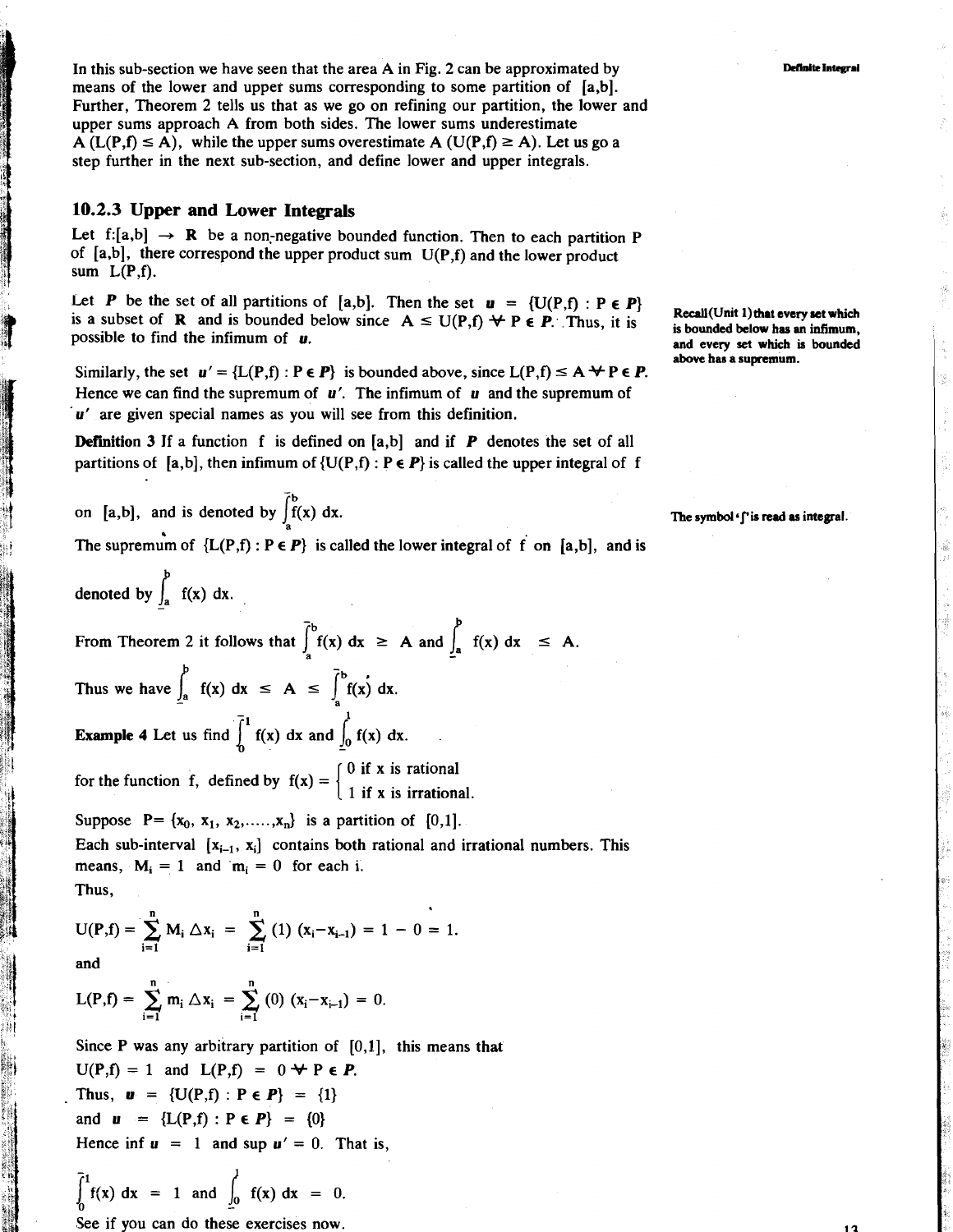E E8) If the functions f and g are bounded non-negative valued functions **in [a.b]**  If the functions f and g are bounded non-negative valued functions in<br>and if  $f(x) \le g(x)$  in [a,b], prove that  $\int_{a}^{b} f(x) dx \le \int_{a}^{b} g(x) dx$  and **h If**(x) dx  $\leq \int_{0}^{b} g(x) dx$ .

### **10.3 DEFINITE INTEGRAL**

In the last section we had restricted our discussion to non-negative valued functions. But we can easily extend our definitions of  $L(P,f)$ ,  $U(P,f)$  and the lower and upper integrals to all bounded functions, However, we shall have to modify our **interpretation of these sums as areas. For this nurnose, we introduce the concent**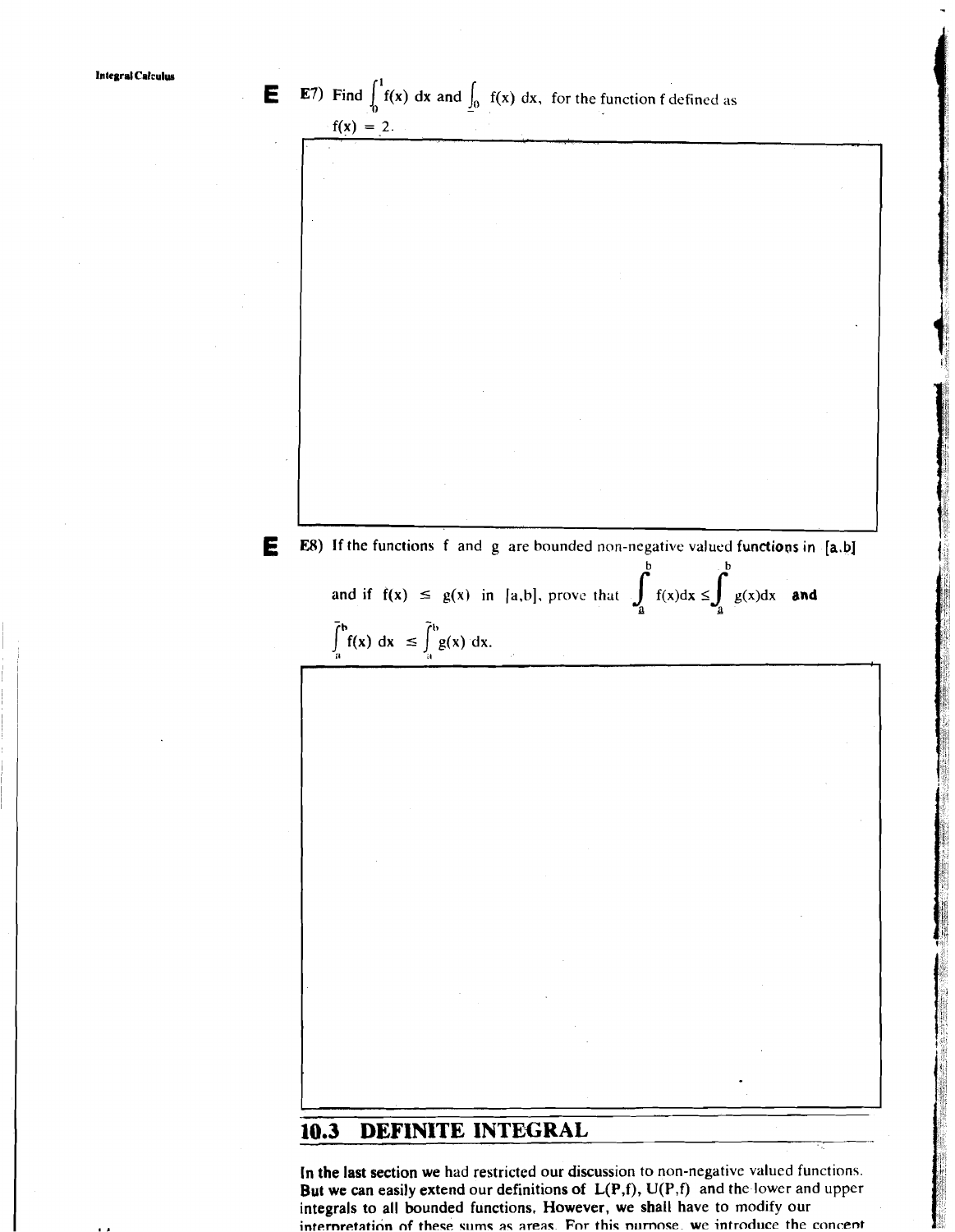of **signed area.** If **R** is any region, its signed area is defined to be the area of its **Definite Integral** portion lying above the x-axis, minus the area of its portion lying below the x-axis-(see Fig. 9).



With this definition then, we can interpret  $L(P,f)$  as the signed area of a polygon inscribed inside the given region, and  $U(P,f)$  as the signed area of a polygon

circumscribed about the region. Thus, for any bounded function on a closed interval [a,b], we can define 
$$
\int_{a}^{b} f(x) dx = \sup \{L(P,f) : P \in P\}
$$
, and

$$
\int_{0}^{b} f(x) dx = \inf \{U(P,f) : P \in P\}
$$

Now we are in a position to discuss the definite integral for a bounded function on a closed interval. (The adjective 'definite' anticipates the study of indefinite integral later).

**Definition 4** Let  $f:[a,b] \rightarrow \mathbb{R}$  be a bounded function. f is said to be **integrable over [a,b]** if, and only if,

$$
\int_a^b f(x) dx = \int_a^b f(x) dx.
$$

This common value is called the definite integral of f over the interval of

**h**  integration [a,b], and is denoted by  $\int f(x) dx$ .

In this notation for the definite integral, f(x) is called the **integrand,** a is called the **lower limit** and b is called the **upper limit** of integration.

The symbol dx following  $f(x)$  indicates the independent variable. Here x is merely a dummy variable, and we may replace it by t or v, or any other letter. This means,

$$
\int_{a}^{b} f(x) dx = \int_{a}^{b} f(t) dt = \int_{a}^{b} f(v) dv.
$$

The symbol  $\int$  reminds us of S which is appropriate, because a definite integral is,

in some sense, the limit of a sum. In fact it is the common value (when it exists) of the lower and upper integrals which are themselves infimum and supremum **sums.** 

The use of  $f(x)$  dx reminds us that we do not take the sum of function values, rather we take the sum of terms. each of which is the product of the supremum or infimum of the function in an interval **multiplied** by the length of the sub-interval.

The definition of definite integral above, applies only if  $a < b$ , but it would be appropriate to include the cases  $a = b$  and  $a > b$  as well. In such cases we define

$$
\int_{a}^{b} f(x) dx = 0
$$
  
and 
$$
\int_{a}^{b} f(x) dx = -\int_{b}^{a} f(x) dx
$$
  
provided the right hand interest

provided the right hand integral exists.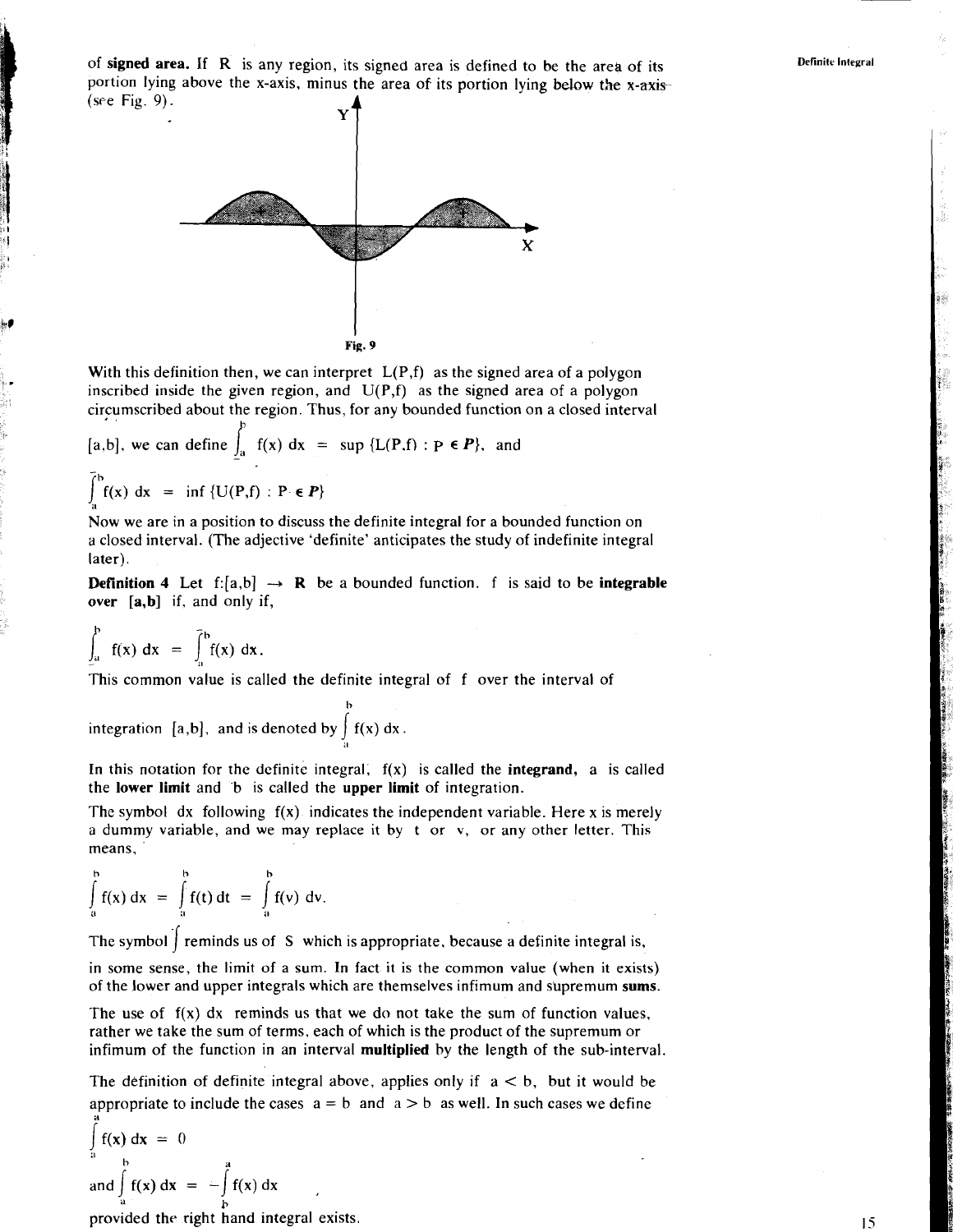$\overline{o}$ 

a

**Fig. 10** 

ĥ

In Example 4, we have seen that if

 $f(x) = \begin{cases} 0 & \text{if } x \text{ is rational} \\ 1 & \text{if } x \text{ is irrational, then} \end{cases}$ 

$$
\int_0^1 f(x) dx = 0, \text{ and } \int_0^1 f(x) dx = 1.
$$

Since the lower and upper integrals for this function are not equal, we conclude that it is not integrable.

**E** E9) Check whether the function given in E7) is integrable or not.

 $Y^*$  Now we shall list some basic properties of definite integrals.

I **Integral of a constant function**  $f(x) = c$ 

$$
\int_{a}^{b} cdx = c(b-a) \qquad \qquad .
$$

This is intuitively obvious since the area represented by the integral is simply a rectangle with base  $b-a$  and height  $\varepsilon$ , (see Fig 10.).

Now let us consider a function f which is integrable over [a, b].

### **I1** *Constant* **Multiple Property**

$$
\int_{a}^{b} k f(x) dx = k \int_{a}^{b} f(x) dx.
$$

I11 **Interval Union Property** 

If 
$$
a < c < b
$$
, then  $\int_{a}^{b} f(x) dx = \int_{a}^{c} f(x) dx + \int_{c}^{b} t(x) dx$ 

Its geometrical interpretation is shown in Fig.  $11(a)$ .



**Fig. 11** 

### IV Comparison Property



if c and d are constants such

\n
$$
c(b-a) \leq \int f(x) \, dx \leq d(b-a)
$$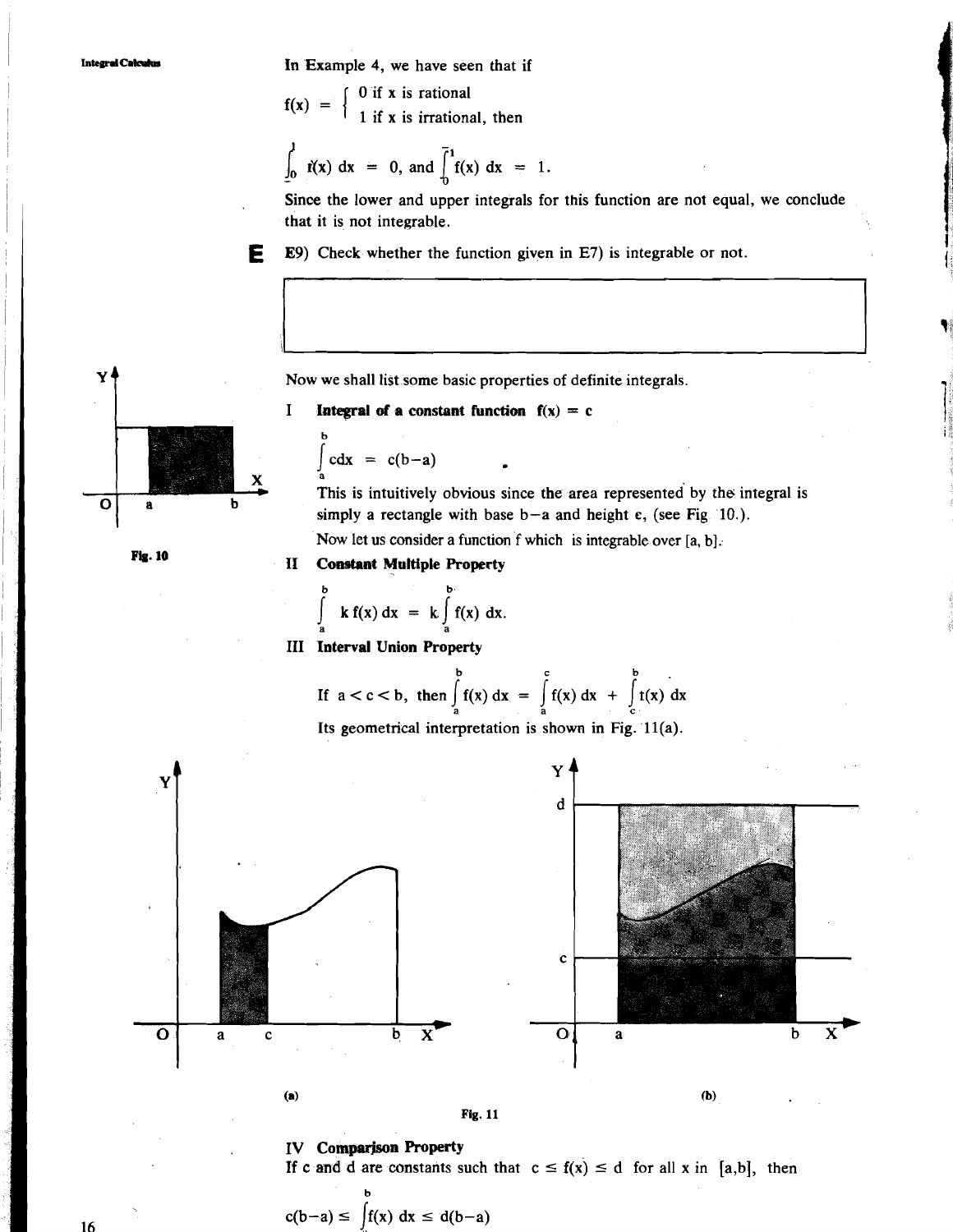Fig. 11(b) makes this statement clearer. Note that c and d are not necessarily the minimum and maximum values of  $f(x)$  on [a,b]. c may be less than the minimum, and d may be greater than the maximum.

The following theorem given a criterion for a function to be integrable.

**Theorem 3** A bounded function f is integrable over [a,b] if and only if, for every  $\epsilon > 0$ , there exists a partition P of [a,b] such that  $0 \le U(P,f) - L(P,f) < \epsilon$ . **Proof :** We know that for any partition P of [a,b],

$$
L(P,f) \leq \int_a^b f(x) dx \leq \int_a^{b} f(x) dx \leq U(P,f).
$$
  
\n
$$
\Rightarrow 0 \leq \int_a^b f(x) dx - \int_a^b f(x) dx \leq U(P,f) - L(P,f).
$$



If the function f has the property that for every  $\epsilon > 0$  there exists a partition P of [a,b] such that

 $U(P,f) - L(P,f) < \varepsilon$ , we conclude that

$$
0 \leq \int_a^b f(x) dx - \int_a^b f(x) dx < \varepsilon \text{ for every } \varepsilon > 0.
$$

**b**  From this it follows that  $\int_{a}^{b} f(x) dx - \int_{a}^{b} f(x) dx = 0$  and hence f is integrable over From this it follows that  $\int_a^b f(x) dx - \int_a^b f(x) dx$ 

On the other hand, if f is integrable over [a,b],

$$
\int_{a}^{1} f(x) dx = \sup \{L(P,f) : P \in P\} = \inf \{U(P,f) : P \in P\}.
$$
 Thus, for every  $\varepsilon > 0$ 

we can find partitions  $P'$  and  $P''$  of  $[a,b]$ , such that.

$$
0 \leq \int_{a}^{b} f(x) dx - L(P', f) < \varepsilon/2, \text{ and } 0 \leq U(P'', f) - \int_{a}^{b} f(x) dx < \varepsilon/2 \text{ (see Sec. 2 of }
$$

Unit 1).

 $\mathbf{b}$ 

Taking some partition P which is finer than both  $P'$  and  $P''$ , and adding the two inequalities, we have

 $0 \leq U(P,f) - L(P,f) < \varepsilon$ .

This completes the proof.

Now arises a natural question : Which are the functions which satisfy the above criterion? The following theorems provide an answer.

**Theorem 4 A** function that is monotonic (increasing or decreasing) on [a,b], is integrable over [a,b].

**Proof** Let the function  $f:[a,b] \rightarrow \mathbb{R}$  be increasing. Then  $x_1 < x_2 \implies f(x_1) \le f(x_2)$ . **Theorem 4** A function that is monotonic (increasing or decreasing) on [a,b],<br>is integrable over [a,b].<br>**Proof** Let the function  $f:[a,b] \rightarrow \mathbb{R}$  be increasing. Then<br> $x_1 < x_2 \implies f(x_1) \le f(x_2)$ .<br>For each-positive integer n, l

$$
U(P_n, f) = \sum_{i=1}^{n} M_i \triangle x_i = \sum_{i=1}^{n} M_i h = h \sum_{i=1}^{n} M_i = \frac{b-a}{n} \sum_{i=1}^{n} f(a+ih)
$$

since the supremum of  $f(x)$  in  $[a+(i-1)$  h,  $a+ih$  is  $f(a+ih)$ .

and 
$$
L(P_n, f) = h \sum_{i=1}^{n} m_i = \frac{b-a}{n} \sum_{i=1}^{n} f(a+(i-1)h)
$$

**Definite Integral**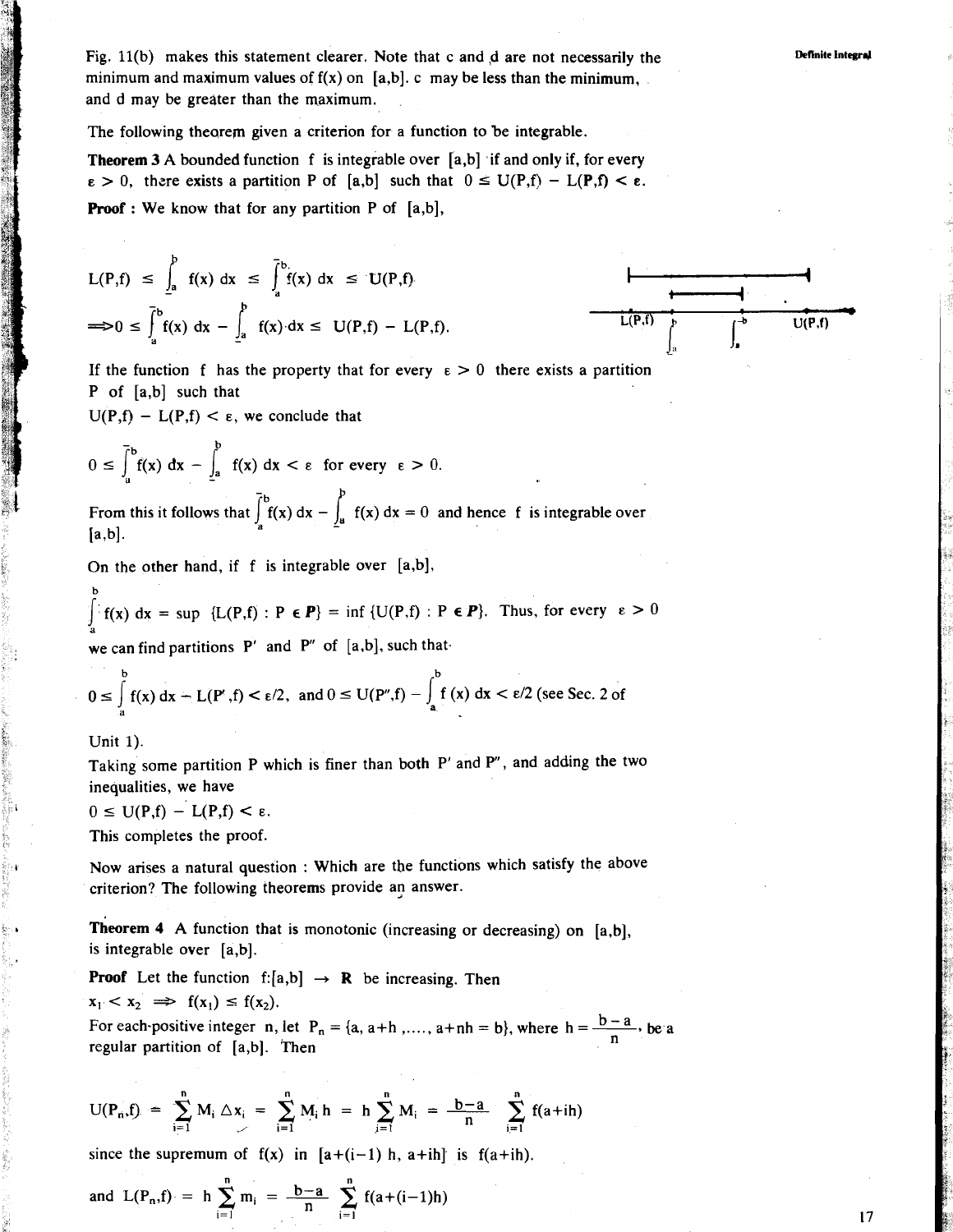**Integral Calculus** 

 $n > \frac{(b-a) [f(b)-f(a)]}{\epsilon}$ <br>  $\Rightarrow h = \frac{b-a}{n} < \frac{\epsilon}{f(b)-f(a)}$ 

Therefore

$$
U(P_n, f) - L(P_n, f) = \frac{b-a}{n} [f(a+h) + f(a+2h) + \dots + f(a+nh) - f(a) - f(a+h) \dots f(a+(n-1)h)]
$$
  
= 
$$
\frac{b-a}{n} [f(a+nh) - f(a)]
$$
  
= 
$$
\frac{b-a}{n} [f(b) - f(a)].
$$

Let  $\epsilon > 0$ . Can we choose an n which will make  $U(P_n, f) - L(P_n, f) < \epsilon$ ? Yes, we can. Try some  $n > \frac{(b-a)\left[f(b) - f(a)\right]}{\epsilon}$ . If we substitute this value of .n in  $[1]$ , we get  $U(P_n,f) - L(P_n,f) < \frac{\varepsilon (b-a) [f(b) - f(a)]}{(b-a) [f(b) - f(a)]} < \varepsilon$ Thus, applying Theorem 3, we can conclude that f is integrable.

Theorem 4 leads us to the following useful result.

**Corollary** 1 If f is increasing or decreasing on [a,b], then

$$
\int_{a}^{b} f(x) dx = \lim_{h \to 0} h[f(a) + f(a+h) + .... + f(a+(n-1)h)]
$$
  
=  $\lim_{h \to 0} h[f(a+h) + f(a+2h) + .... + f(a+nh)],$  where  $h = \frac{b-a}{n}$ .

We shall illustrate the usefulness of Corollary 1 through some examples. But before that we state another theorem, which identifies one more class of integrable functions.

**Theorem 5** If a function  $f:[a,b] \rightarrow \mathbb{R}$  is continuous, then f is integrable.

.The proof of this theorem is beyond the scope of this course. We shall prove it in a later course on real analysis.

In Sec. 5 in Unit 3, we have seen that differentiability implies continuity. Now we can write

differentiability  $\implies$  continuity  $\implies$  integrability

**b** 

Now, let us evaluate some definite integrals with the help of Corollary 1.

**Example 5** To evaluate  $\int \cos x \, dx$ ,  $0 \le a \le b \le \pi/2$ , we observe that

 $\mathbf{f}: \mathbf{x} \to \mathbf{cosx}$  is a decreasing function on [a,b]. Therefore, by Corollary 1

 $\cos x \, dx = \lim h[\cos(a+h) + \cos(a+2h) + \dots + \cos(a+nh)], a+nh = b.$ **I h-.O** 

Now

 $2 \sin (h/2) [\cos(a+h) + \cos(a+2h) + \dots + \cos(a+nh)]$  $= 2 \sin (h/2) \cos (a+h) + 2 \sin (h/2) \cos (a+2h) + \dots + 2 \sin (h/2) \cos (a+nh).$  $= [\sin (a+\frac{3h}{2}) - \sin (a+\frac{h}{2})] + [\sin (a+\frac{5h}{2}) - \sin (a+\frac{3h}{2})] + ... +$ 

$$
[\sin (a + (\frac{2n+1}{2}) h) - \sin (a + (\frac{2n-1}{2}) h)]
$$
  
= sin (a + (\frac{2n+1}{2}) h) - sin (a + \frac{h}{2})

 $= \sin (b + \frac{h}{2}) - \sin (a + \frac{h}{2})$ , since a + nh = b

$$
= \sin (b + \frac{\pi}{2}) - \sin (a + \frac{\pi}{2}), \text{ since } a + nh = b
$$
\n
$$
\Rightarrow \cos(a+h) + \cos(a+2h) + \dots + \cos(a+nh) = \frac{\sin (b+h/2) - \sin (a+h/2)}{2 \sin h/2}
$$

Thus,

$$
\int_{0}^{b} \cos x \, dx = \lim_{h \to 0} \left[ \sin (b + \frac{h}{2}) - \sin (a + \frac{h}{2}) \right] \frac{h/2}{\sin (h/2)} = \sin h - \sin a.
$$

 $\cdot$  18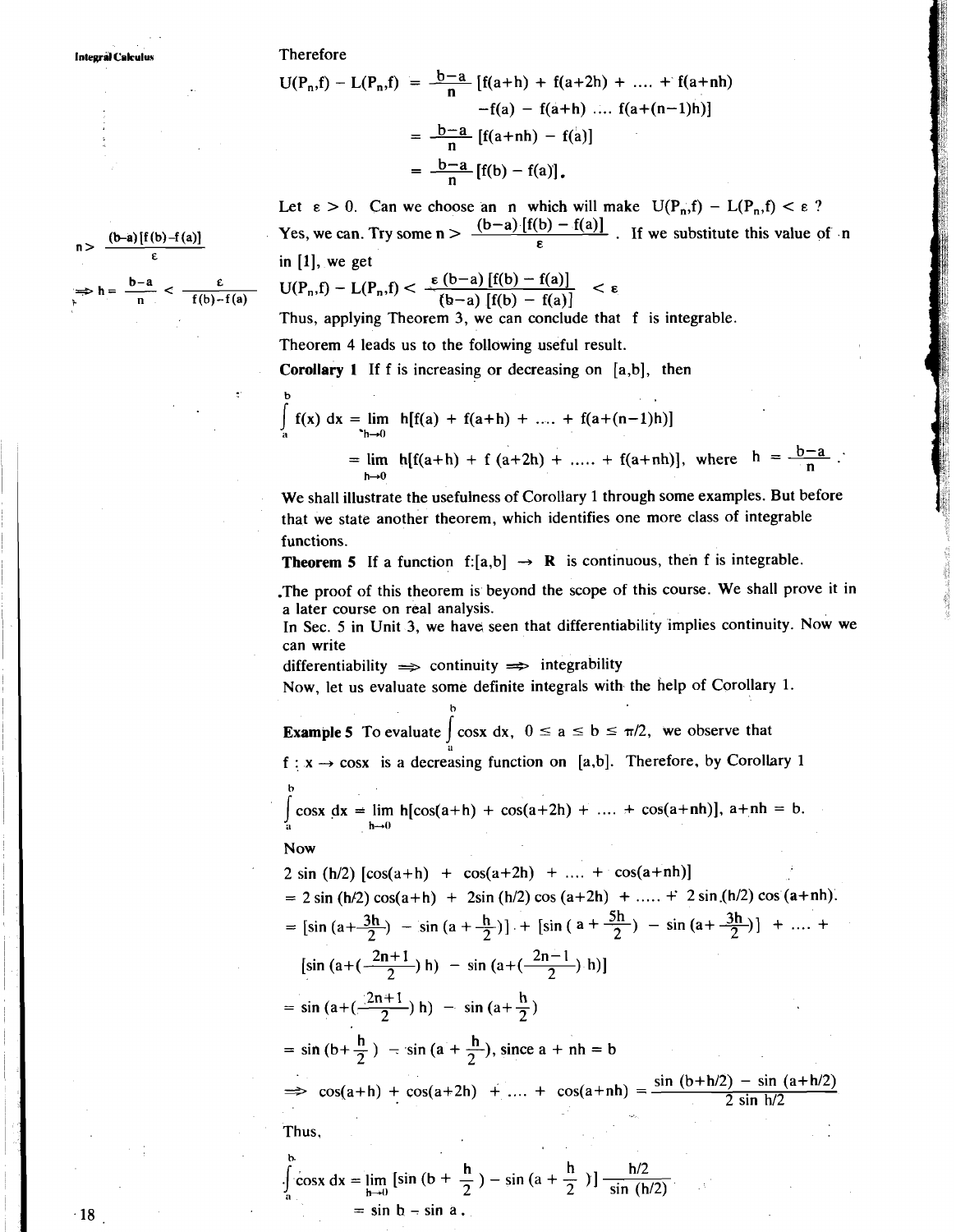**Example 6** Suppose we want to evaluate  $(x+x^2) dx$ Here,  $f: x \rightarrow x + x^2$  is an increasing function on [1,2]. Therefore,

**L** 

$$
\int_{1}^{2} (x+x^{2}) dx = \lim_{h\to 0} h \sum_{i=1}^{n} f(1 + ih), h = 1/n
$$
  
\n
$$
= \lim_{h\to 0} h \sum_{i=1}^{n} [(1+ih) + (1+ih)^{2}]
$$
  
\n
$$
= \lim_{h\to 0} h \sum_{i=1}^{n} (2 + 3hi + h^{2} i^{2})
$$
  
\n
$$
= \lim_{h\to 0} [2h \sum_{i=1}^{n} 1 + 3h^{2} \sum_{i=1}^{n} i + h^{3} \sum_{i=1}^{n} i^{2}]
$$
  
\n
$$
= \lim_{h\to 0} [2nh + \frac{3}{2} h^{2}n(n+1) + \frac{1}{6} h^{3}n(n+1) (2n+1)]
$$
  
\n
$$
= \lim_{h\to 0} [2 + \frac{3}{2} (1 + h) + \frac{1}{6} (1 + h) (2 + h)], \text{ since } nh = 1.
$$
  
\n
$$
= 2 + \frac{3}{2} + \frac{1}{3} = \frac{23}{6}.
$$

Recall that  
\n
$$
\sum_{i=1}^{n} 1 = n
$$
\n
$$
\sum_{i=1}^{n} i = \frac{n(h+1)}{2}
$$
\n
$$
\sum_{i=1}^{n} i^{2} = \frac{n(n+1)(2n+1)}{6}
$$

In this section we have noted that a continuous function is integrable. We have also proved that a monotone function is integrable. Corollary 1 gives us a method of finding the integral of a monotone function. One condition which is very essential for the integrability of a function in an interval, is its boundness in that interval. If a function is unbounded, it cannot be integrable. In fact, if a function is not bounded, we cannot talk of  $M_i$  or  $m_i$ , and thus cannot form the upper or lower product sums. Now on the basis of the criteria discussed in this section you should be able to solve this exercise.

E10) State whether or not each of the following functions is integrable in the giyen interval. Give reasons for each answer.

- interval. Give reasons for each a<br> **a**)  $f(x) = x^2 2x + 2$  in  $[-1,5]$ <br> **b**)  $f(x) = \sqrt{x}$  in [1,a]
- 
- c)  $f(x) = 1/x$  in  $[-1,1]$
- d)  $f(x) = [x]$  in  $[0,4]$

Е

- e)  $f(x) = |x-1|$  in [0,3]
- b)  $f(x) = \sqrt{x}$  in [1,a]<br>c)  $f(x) = 1/x$  in [-1,1]<br>d)  $f(x) = [x]$  in [0,4]<br>e)  $f(x) = |x-1|$  in [0,3]<br>f)  $f(x) = \frac{x^2 + 1}{2x + 1}$  in [-4,0]

g) 
$$
f(x) = \begin{cases} x + 1 \text{ when } x < 0 \\ 1 - x \text{ when } x \ge 0, \end{cases}
$$
 in [-1,1]

h) 
$$
f(x) = \begin{cases} x + 1 \text{ when } x < 1 \\ 2x + 1 \text{ when } x \ge 1, \end{cases}
$$
 in [0,3]

 $\ddot{\phantom{0}}$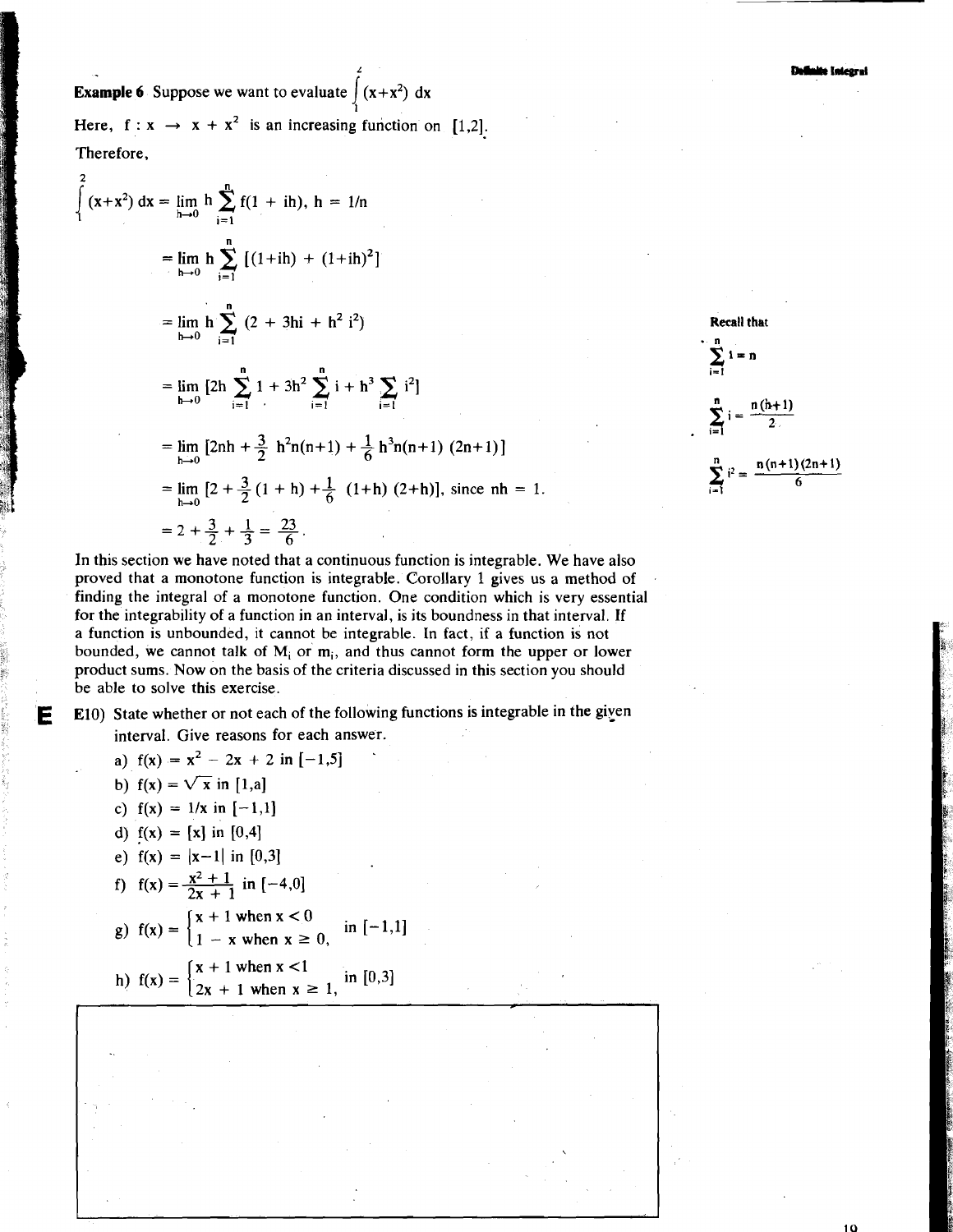**Intugral Calculus E** Ell) Use Corollary 1 to evaluate the following definite integral.

 $(1+x) dx$ 

### **10.4 FUNDAMENTAL THEOREM OF CALCULUS**

As you have already read in the introduction, the basic concepts of definite integral were used by the ancient Greeks, mainly Archimedes  $(287-212 B.C.)$ , infore than 2000 years ago. This was long before calculus was invented. But in the seventeenth century Newton and Leibniz developed a procedure for evaluating a definite integral by antidifferentiation. This procedure is embodied in the Fundamental Theorem of Calculus (FTC).

Before we state this theorem, we introduce the notions of the average value ot **<sup>A</sup>** function and the antiderivative of a function.

**Definition 5** Let f be integrable over [a,b]. The **average value**  $\bar{y}$  of  $y = f(x)$ over [a,b] is

$$
\overline{y} = \frac{1}{b-a} \int_{a}^{b} f(x) dx
$$

The following theorem tells us that every continuous function on a closed interval attains its average value at some point of the interval. We shall not give its proof here.

**Theorem 6 (Average Value Theorem)** If  $f : [a,b] \rightarrow \mathbb{R}$  is continuous, then

here.  
\n**Theorem 6 (Average**  
\n
$$
f(\bar{x}) = \frac{1}{b-a} \int_{a}^{b} f(x) dx
$$

for some  $\bar{x} \in [a,b]$ .

We shall now dcfinc the antiderivative of a function.

**Definition 6** Let  $f : [a,b] \rightarrow \mathbb{R}$  and  $F : [a,b] \rightarrow \mathbb{R}$  be two functions such that We shall now define the antiderivative of a function.<br> **Definition 6** Let  $f : [a,b] \rightarrow \mathbb{R}$  and  $F : [a,b] \rightarrow \mathbb{R}$  be two functions such that  $\frac{d}{dx} (F(x)) = F'(x) = f(x)$  for each  $x \in [a,b]$ . We call  $F(x)$  an **antiderivative** (or inyerse derivative) of *f(x).* 

For example,  $\frac{x^3}{3}$  is an antiderivative of  $x^2$ , since  $\frac{d}{dx}(\frac{x^3}{3}) = x^2$ For example,  $\frac{x^3}{3}$  is an antiderivative of  $x^2$ , since  $\frac{d}{dx}(\frac{x^3}{3}) = x^2$ ;<br>- cos x is an antiderivative of sin x, since  $\frac{d}{dx}(-\cos x) = \sin x$ .<br>Is  $\frac{x^4}{3} - x^2$  an antiderivative of  $x^3 - 2x^2$ Is  $\frac{x^4}{4} - x^2$  an antiderivative of  $x^3 - 2x$ ?

Consider the two functions  $f(x) = x^2$  and  $g(x) = x^2 + 5$ . Both these are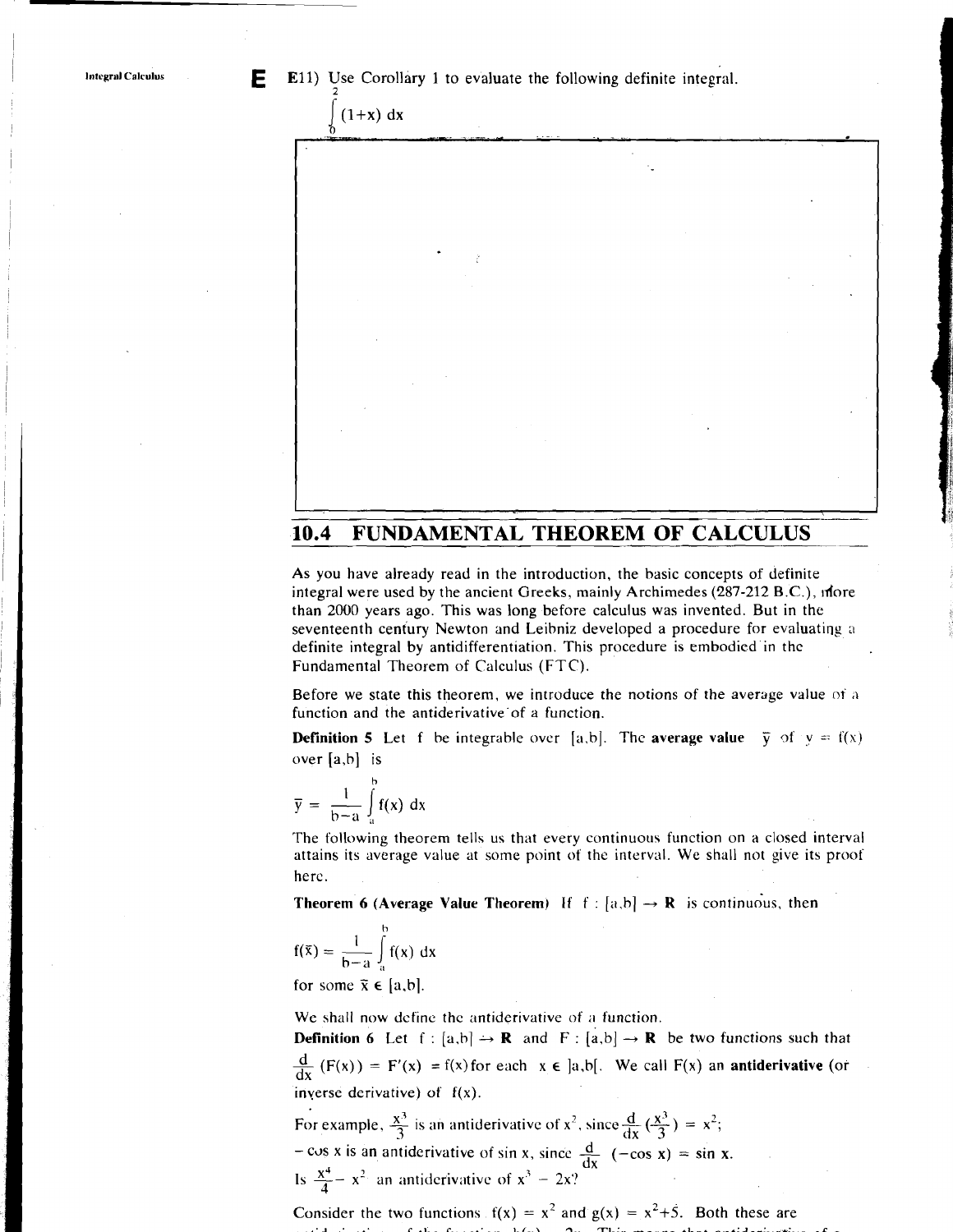function is not unique. In fact, if F(x) is an antiderivative of f(x), then F(x) + c **Definite Integral**<br>
is also an antiderivative of f(x). This follows from the fact that<br>  $\frac{d}{dx} (F(x)) = \frac{d}{dx} (F(x)+c) = f(x)$ .<br>  $\frac{d}{dx} (F(x)+c$ is also an antiderivative of  $f(x)$ . This follows from the fact that

$$
\frac{d}{dx}(F(x)) = \frac{d}{dx}(F(x)+c)=f(x).
$$

We can also say that any two antiderivatives of a function differ only by a constant.  $\forall x \in \{a, b\}$ , is in the **integral of**  $\forall x \in \{a, b\}$ Because, if  $F(x)$  and  $G(x)$  are two antiderivatives of  $f(x)$ , then

 $F'(x) = G'(x) = f(x)$ . That is,  $[F(x) - G(x)]' = 0$ .

We have noted in Unit 7 that if the derivative of a function is **zero** on an interval. then that function must be a constant. Thus  $(F(x) - G(x)) = c$ .

Now having defined the average value and the antiderivative, we are in a position to state the Fundamental Theorem of Calculus. We shall give this theorem in two **i parts. i** *T* **(FTC)**: Let  $f : [a, b] \rightarrow \mathbb{R}$  be a continuous function.

**Part 1** If the function  $F : [a,b] \rightarrow \mathbb{R}$  is defined by

$$
F(x) = \int_{a}^{x} f(t) dt,
$$
 ....(3)

then F is an antiderivative of f, that is,  $F'(x) = f(x)$  for all x in ]a,b[.

**Part 2** If G is an antiderivative of f in  $[a,b]$ , then

$$
\int_{a}^{b} f(x) dx = G(x) \Big]_{a}^{b} = G(b) - G(a).
$$

**Proof of Part 1.** 

By the definition of derivative,  $F'(x) = \lim_{h \to 0} \frac{F(x+h) - F(x)}{h}$ 

$$
= \lim_{h \to 0} \frac{1}{h} \left[ \int_{a}^{h} f(t) dt - \int_{a}^{f} f(t) dt \right]
$$

$$
= \lim_{h \to 0} \frac{1}{h} \int_{a}^{x+h} f(t) dt,
$$

by the interval union property of definite integrals. But, by the Average Value Theorem (Theorem 6)

 $\int$  f(t) dt = f(t) for some  $\bar{t} \in$  [x, x+h]. h **<sup>x</sup>** Therefore,  $F'(x) = \lim_{h \to 0} f(\overline{t})$ . We know that  $\overline{t} \in [x, x+h]$ . This means that as  $h \rightarrow 0$ ,  $\bar{t} \rightarrow x$ . Therefore,  $F'(x) = \lim_{h \to 0} f(\bar{t}) = f(x)$ , since f is a continuous function.

**t→x** Hence, **F** as defined by (3), is an antiderivative of f.

#### **Proof of Part 2**

G is given as an antiderivative of f in  $[a,b]$ . Also, as shown in Part 1, F defined by  $(3)$  is an antiderivative of f in  $[a,b]$ . Therefore,

 $G(x) = F(x) + c$  on [a,b] for some constant c.

To evaluate c, we substitute  $x = a$ , and obtain  $c = G(a) - F(a) = G(a) - 0 = G(a).$ Hence  $G(x) = F(x) + G(a)$ , or  $F(x) = G(x) - G(a)$ If we put  $x = b$ , we get Ь

$$
F(b) = \int f(x) dx = G(b) - G(a)
$$

**The interval [a, b] on which f** 

and its antiderivative are<br>defined, so that  $F'(x) = f(x)$ <br> $\forall x \in [a, b]$ , is implicit in our

$$
F(a) = \int_{a}^{a} f(t) dt = 0
$$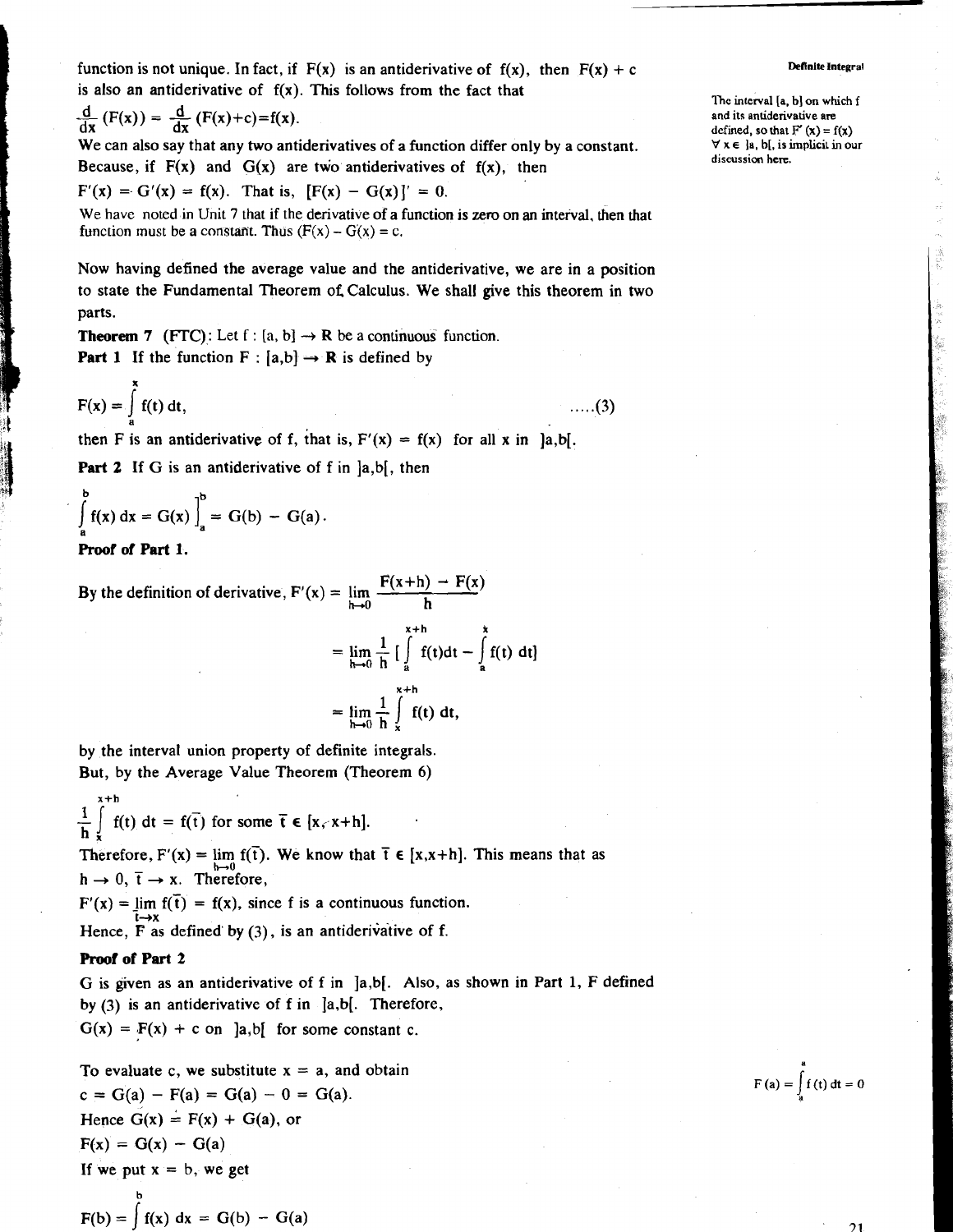Integral Calculu

The Fundamental Theorem of Calculus tells us that differentiation and integration are inverse processes, because Part 1 may **be** rewritten as

 $\frac{d}{dx}$  ( $\int$  f(t) dt) = f(x), if f is continuous.

That is, if we first integrate the continuous function f with the variable **x** as the upper'limit of integration and then differentiaie with respect to **x,** the result is the function f again. So differentiation offsets the effect of integration.

On the other hand, if **we** assume that G' is'continuous, then Part 2 of **FTC** may be written as

$$
\int_a^x G'(t) dt = G(x) - G(a)
$$

Here we can say that if we first differentiate the function  $G$  and then integrate the result from a to x, the result can differ from the original function  $G(x)$  only by the constant  $G(a)$ . If G is so chosen that  $G(a) = 0$ , then integration offsets the effect of differentiation.

Till now we had evaluated the integrals of some functions by first finding the lower and upper sums, and then taking their supremum and infimum, respectively. This is a tedious procedure and we cannot apply it easily to all function's. But now, FTC gives us an easy method of evaluating definite integrals. We shall illustrare this through **some** examples.

**Example 7** Suppose we want to evaluate  $\int (ax^2 + bx + c) dx$ . Since  $f: x \rightarrow ax^2 + bx + c$  is continuous on [2,3], it is integrable over [2,3].  $G(x) = \frac{ax^3}{3} + \frac{bx^2}{2} + cx$  is an antiderivative of f(x). **Hence.** by **FTC** (Part 2)<br> $\int_{3}^{3} (ax^2 + bx + c) dx = G(x) \Big]_{3}^{3}$  $= G(3) - G(2)$  $= (9a + 9b/2 + 3c) - (8a/3 + 2b + 2c)$  $= 19\frac{a}{3} + 5\frac{b}{2} + c$ **alJ Example 8** Let us evaluate  $\int \cos 2x \, dx$ ,  $\int_0^{\pi/4} \cos 2x \, dx = \frac{\sin 2x}{2} \int_0^{\pi/4}$ 

$$
=\frac{\sin(\pi/2)}{2}-\frac{\sin\theta}{2}
$$

**Example 9** To evaluate  $\frac{d}{dx} \int_0^2 \sin t \ dt$ , we put  $x^2 = u$ <br>Then

**x-**

Then  
\n
$$
\frac{d}{dx} \int_0^{x^2} \sin t \, dt = \frac{d}{dx} \int_0^u \sin t \, dt
$$
\n
$$
= \frac{d}{du} \left( \int_0^u \sin t \, dt \right) \frac{du}{dx}
$$
\nNow  $\frac{du}{dx} = 2x$ , and using FTC (Part 1), we get\n
$$
\frac{d}{du} \int_0^u \sin t \, dt = \sin u = \sin x^2
$$
 Thus, 
$$
\frac{d}{dx} \int_0^{x^2} \sin t \, dt = 2x \cdot \sin x^2
$$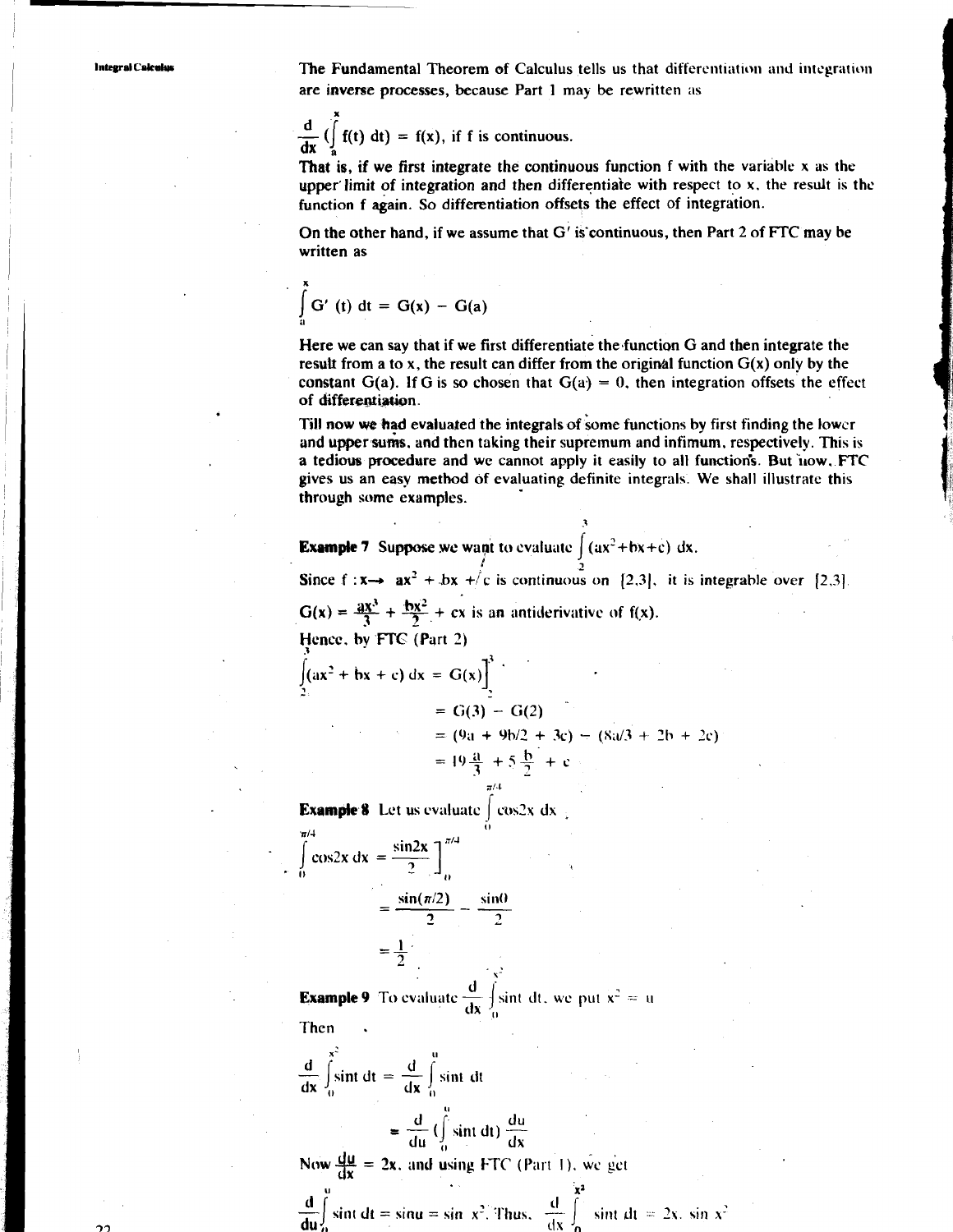Example 9 suggests the following formula.

$$
\frac{\mathrm{d}}{\mathrm{d}x} \left( \int\limits_{0}^{g(x)} f(t) \mathrm{d}t \right) = f(g(x))g'(x).
$$

If you have followed these examples, you should be able to solve the exercises below. Remember that the main thing in evaluating a definite integral is to find an antiderivative of the givep function.

**E** E12) The second column in the table below consists of some functions which are antiderivatives of the functions given in column 1. Match a function with its antiderivative by pairing appropriate numbers.

For example, we can match x<sup>n</sup> with  $\frac{x^{n+1}}{n+1}$  since: $\frac{x^{n+1}}{n+1}$  is an antiderivative of x<sup>n</sup> We shall indicate this by iii)  $\rightarrow$  viii).

| <b>Function</b>                                                                                                                                                           | Antiderivative                                                                                                                                                                                          |  |  |  |  |
|---------------------------------------------------------------------------------------------------------------------------------------------------------------------------|---------------------------------------------------------------------------------------------------------------------------------------------------------------------------------------------------------|--|--|--|--|
| i)<br>sin x<br>ii)<br>cos x<br>$\mathbf{x}^{\mathbf{n}}$<br>A.<br>iii)<br>$e^{ax}$<br>iv)<br>$\mathbf{v})$<br>tanx<br>vi)<br>$\bf{a}$<br>vii) tanh x<br>viii) sechx tanhx | i)<br>$-$ In $cos x$<br>ii)<br>In coshx<br>iii)<br>sechx<br>iv)<br>$-cosx$<br>sinx =<br>$\mathbf{v})$<br>$\frac{1}{a}e^{ax}$<br>vi)<br>vii)<br>ax<br>$\underline{x}^{n+1}$<br>viii)<br>$\overline{n+1}$ |  |  |  |  |
| ٠                                                                                                                                                                         |                                                                                                                                                                                                         |  |  |  |  |

Е

E13) Evaluate the following integrals by using FTC.

a) 
$$
\int_{1}^{3} 2x^{3} dx
$$
  
\nb)  $\int_{1}^{3} (2x^{2}+2x+1) dx$   
\nc)  $\int_{1}^{2} x(x+1)^{2} dx$   
\nd)  $\int_{0}^{\frac{\pi}{4}} \sec^{2} x dx$   
\ne)  $\int_{0}^{2} x(x^{2}+1)^{2} dx$   
\nf)  $\int_{-\frac{\pi}{2}}^{\frac{\pi}{2}} (x + \sin x) dx$   
\ng)  $\int_{0}^{\frac{\pi}{2}} (x - \cos x) dx$   
\nh)  $\int_{0}^{4} e^{2x} dx$   
\ni)  $\int_{0}^{1} \sinh x \cosh x dx$   
\nj)  $\int_{-1}^{1} (\sinh x - \cosh x) dx$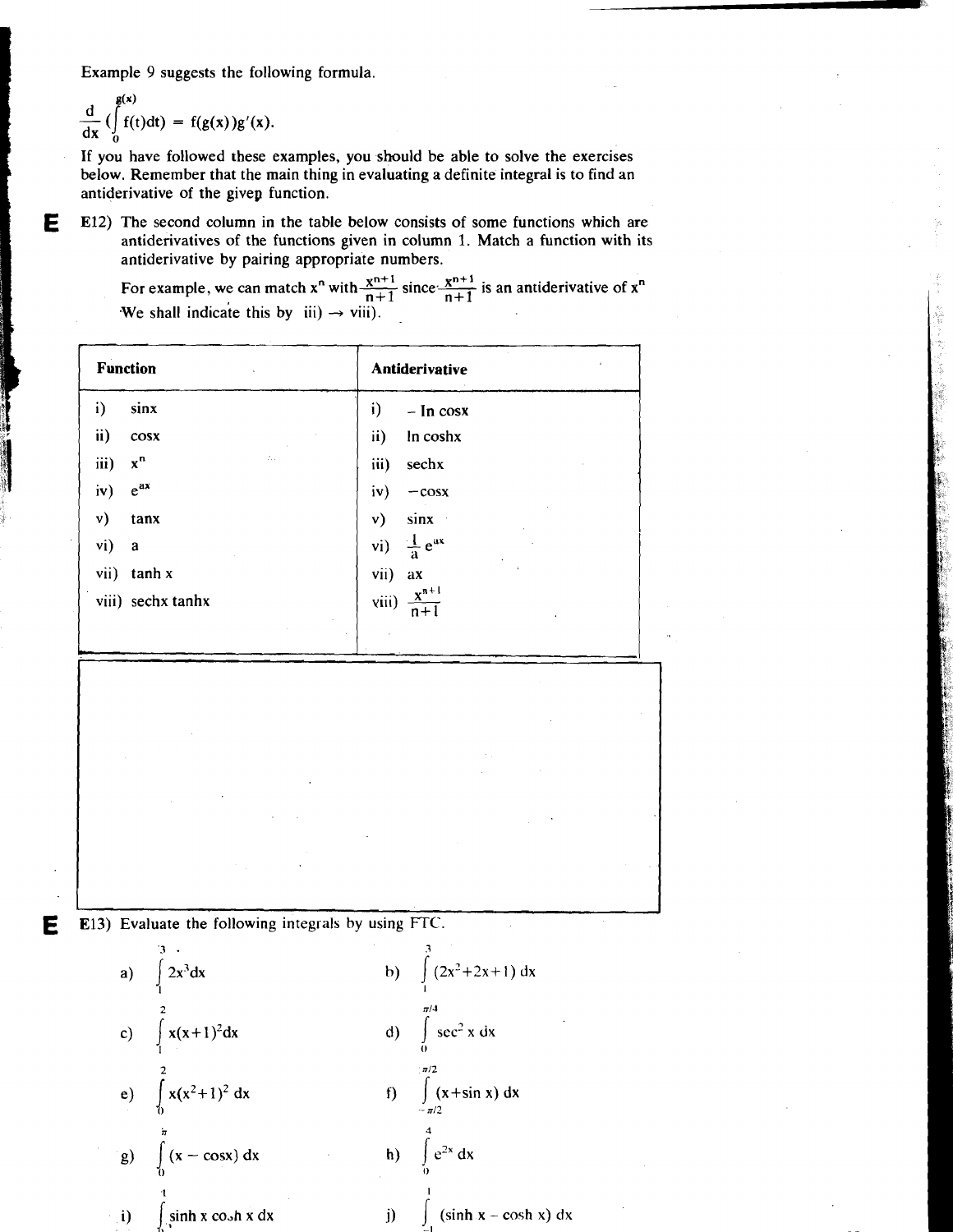### **Integral Calculus**

ť

ŧ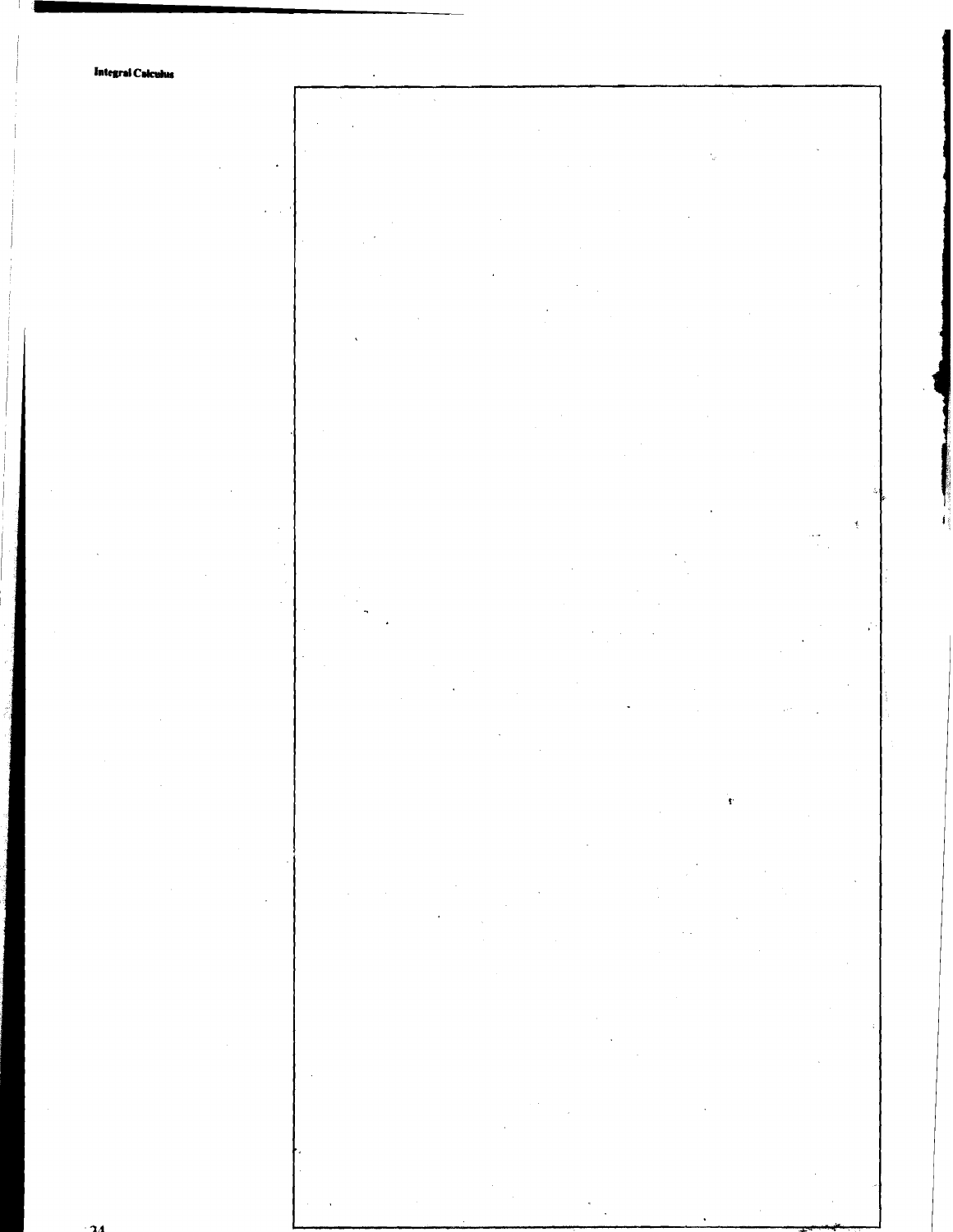**E** E14) Find  $\frac{d}{dx}$  [F(x)] when F(x) is defined by the following definite integrals.

.<br>Definite Integral



#### $10.5$ **SUMMARY**

In this unit we have covered the following points:

1) A partition P of a closed interval [a,b] is a set  $\{a = x_0, x_1, x_2, ..., x_{n-1}, x_n = b\}$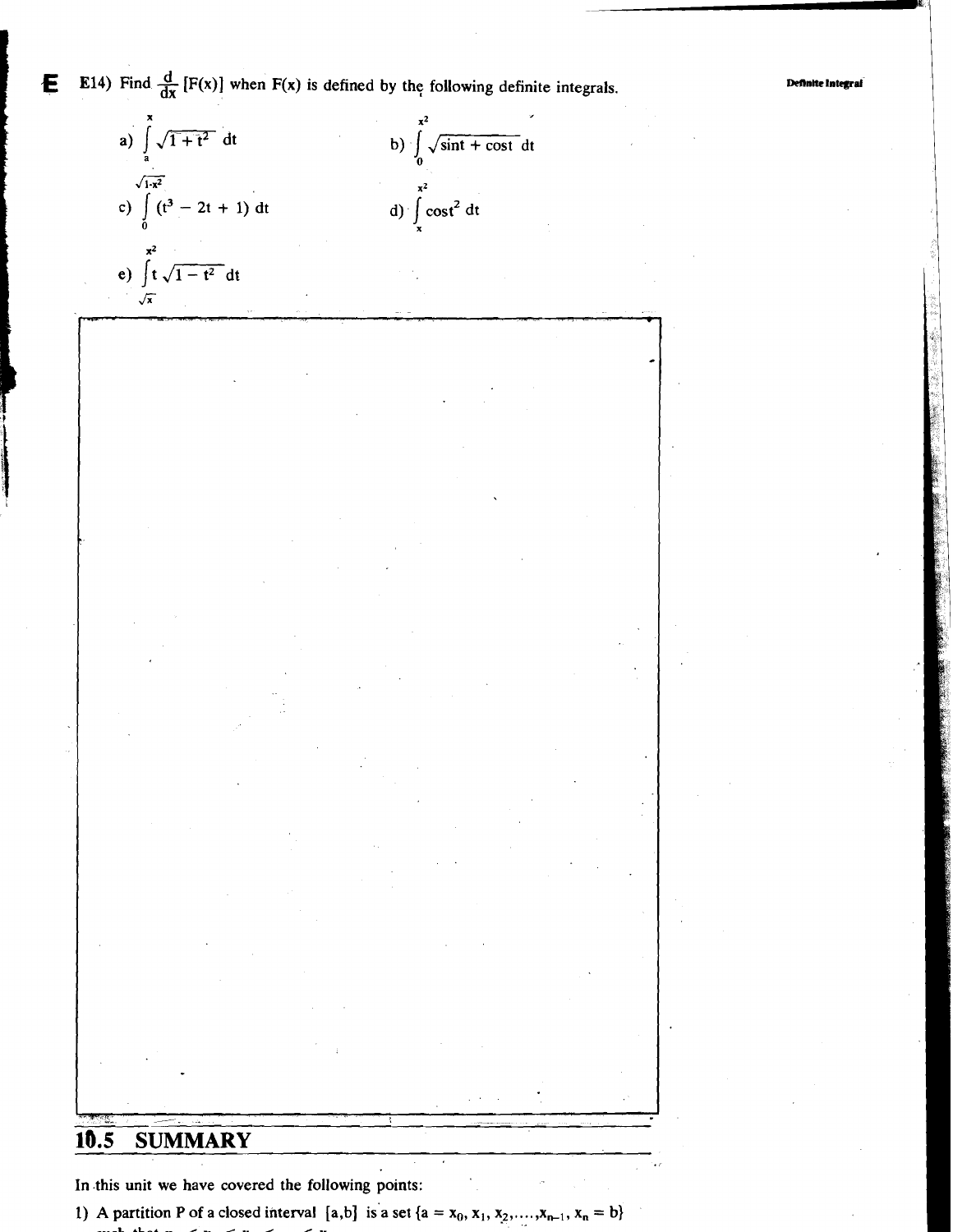**Integral Calcult** 

- 2) A partition P<sub>1</sub> of [a,b] is finer than a partition P<sub>2</sub>, if P<sub>1</sub>  $\supseteq$  P<sub>2</sub>.
- 3) If M and m are the supremum and the infimum of a bounded function f in  $[a,b]$ , then, given any partition P of [a,b],  $m(b-a) \leq L (P,f) \leq U (P,f) \leq M(b-a)$ .
- 4) The lower integral of a bounded function is less than or equal to its upper integral.
- 5) A bounded function f is integrable over  $[a,b]$  if and only if its lower and upper integrals are equal, In such a situation the lower **(or** upper) integral is called the

definite integral of f over  $[a,b]$ , denoted by  $\int_{a}^{b} f(x) dx$ .

6) If f is monotonic or continuous on  $[a,b]$ , then f is integrable over  $[a,b]$ .

**b** 

- 7) If f is continuous on [a,b], then  $\int f(x) dx$  represents the signed area of the region bounded by the curve  $y = f(x)$ , the x-axis and the lines  $x = a$  and  $x = b$ .
- 8) If f is monotonic on [a,b], then

$$
\int_{a}^{b} f(x) dx = \lim_{h \to 0} h \sum_{i=1}^{n} f(a + ih), = \lim_{h \to 0} h \sum_{i=1}^{n} f(a + (i-1)h),
$$
  
where  $h = \frac{b-a}{n}$ 

9) The Fundamental Theorem of Calculus: i) If f is continuous on  $[a,b]$ , then for  $x \in ]a,b[$ 

**x**  d If f is continuous on [a,b]<br> $\frac{d}{dx} (\int_a^x f(t) dt) = f(x)$ 

ii) If f is continuous on [a,b] and  $F'(x) = f(x)$  for  $x \in [a,b]$ , then

$$
\int_{0}^{b} f(x) dx = F(b) - F(a).
$$

## -- **10.6 SOLUTIONS AND ANSWERS**

- E.1)  $P_1$ ,  $P_1$   $\cap$   $P_2$  are regular.  $\Delta$  x<sub>3</sub> = 1/4 in P<sub>1</sub>,  $\Delta$ x<sub>3</sub> = 1/6 in P<sub>2</sub>. E 2) a)  $\{0, \frac{1}{3}, \frac{2}{3}, 1, 1\frac{1}{3}, 1\frac{2}{3}, 2\}$ b)  $\{2, 2\frac{7}{10}, 3\frac{2}{5}, 4\frac{1}{10}, 4\frac{4}{5}, 5\frac{1}{2}, 6\frac{1}{5}, 6\frac{9}{10}, 7\frac{3}{5}, 8\frac{3}{10}, 9\}$  $\Delta$  **x**<sub>3</sub> = 1/4 in P<sub>1</sub>,  $\Delta$ **x**<sub>3</sub> = 1/6 in P<sub>2</sub>.<br>
E2) a) {0,  $\frac{1}{3}$ ,  $\frac{2}{3}$ , 1, 1 $\frac{1}{3}$ , 1 $\frac{2}{3}$ , 2}<br>
b) {2,  $2\frac{7}{10}$ ,  $3\frac{2}{5}$ ,  $4\frac{1}{10}$ ,  $4\frac{4}{5}$ ,  $5\frac{1}{2}$ ,  $6\frac{1}{5}$ ,  $6\frac{9}{10}$ ,  $7\frac{3}{5}$  $P_3 = \{a, \frac{7a+b}{8}, \frac{3a+b}{4}, \frac{5a+3b}{8}, ..., b\}$ c)  $\Delta x$  in **P**<sub>2</sub> is  $\frac{b-a}{4}$ .  $\Delta x$  in P<sub>3</sub> is  $\frac{b-a}{s}$ . E 4)  $P_{n+1}^* = P_{n+1} \cup P_n^* \implies P_n^* \subset P_{n+1}^* \implies P_{n+1}^*$  is a refinement of  $P_n^* \nightharpoonup n$ .
- E 5) a)  $f(x)$  is an increasing function on [0,2]. Hence

$$
L(P,f) = 1 \cdot \frac{1}{2} + \frac{5}{4} \cdot \frac{1}{2} + 2 \cdot \frac{1}{2} + \frac{13}{4} \cdot \frac{1}{2}
$$
  
and 
$$
U(P,f) = \frac{5}{4} \cdot \frac{1}{2} + 2 \cdot \frac{1}{2} + \frac{13}{4} \cdot \frac{1}{2} + 5 \cdot \frac{1}{2}
$$

b)  $f(x)$  is a decreasing function on [1,4]. Hence

$$
L(P,f) = \frac{1}{2} \cdot 1 + \frac{1}{3} \cdot 1 + \frac{1}{4} \cdot 1
$$
  
U(P,f) = 1 \cdot 1 + \frac{1}{2} \cdot 1 + \frac{1}{2} \cdot 1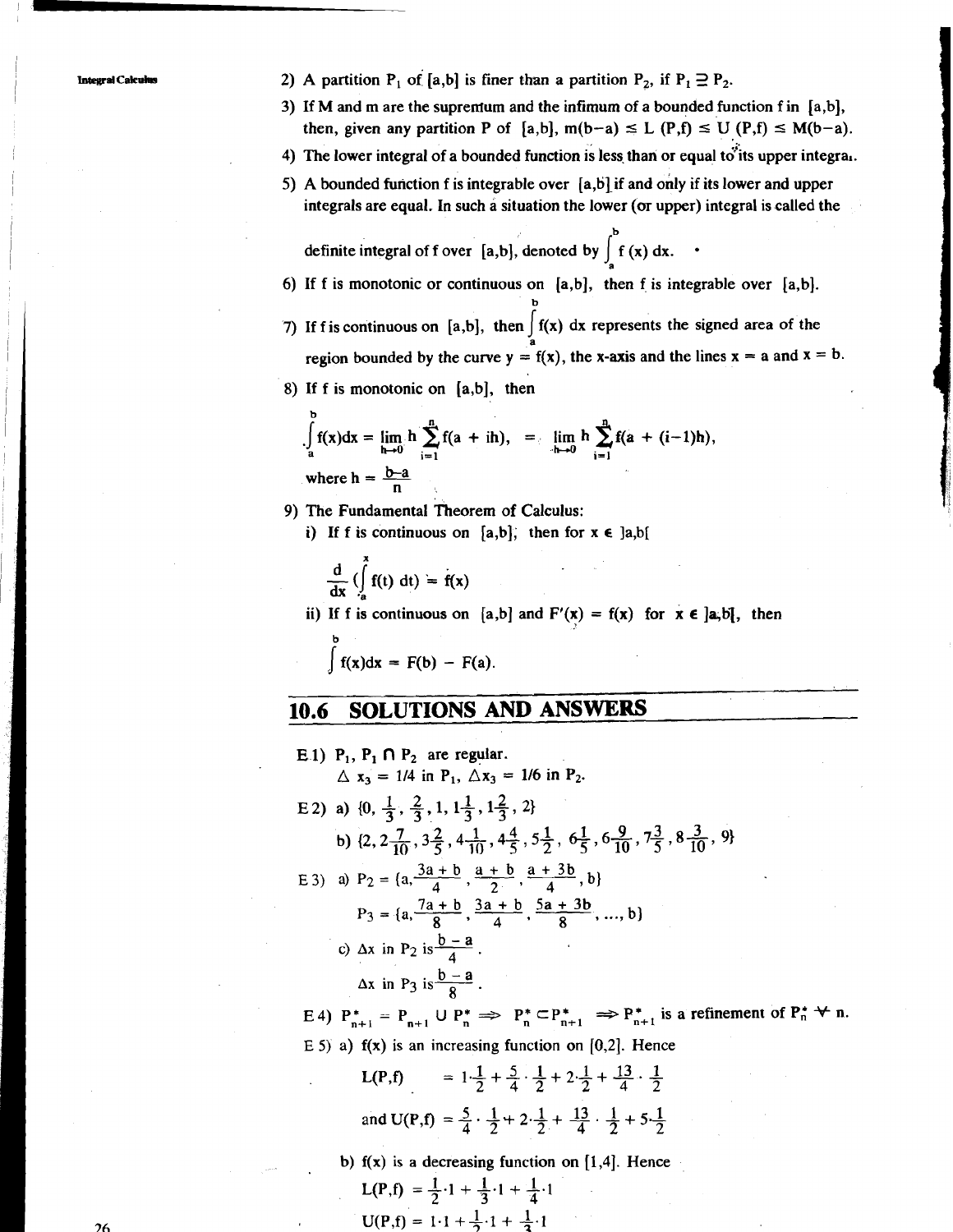$$
U(P_1, f) = \frac{1}{2} \cdot \frac{1}{2} + \frac{2}{5} \cdot \frac{1}{2} = \frac{9}{20}
$$
  
\n
$$
L(P_2, f) = \frac{4}{9} \cdot \frac{1}{4} + \frac{2}{5} \cdot \frac{1}{4} + \frac{4}{11} \cdot \frac{1}{4} + \frac{1}{3} \cdot \frac{1}{4}
$$
  
\n
$$
= \frac{2289}{5940}
$$
  
\n
$$
U(P_2, f) = \frac{1}{2} \cdot \frac{1}{4} + \frac{4}{9} \cdot \frac{1}{4} + \frac{2}{5} \cdot \frac{1}{4} + \frac{4}{11} \cdot \frac{1}{4}
$$
  
\n
$$
= \frac{1691}{3960}
$$
  
\n
$$
L(P_1, f) \le L(P_2, f) \le U(P_2, f) \le U(P_1, f).
$$
  
\nE7) If P = {x<sub>0</sub>, ..., x<sub>n</sub>} is a partition of {0,1},  
\n
$$
L(P, f) = U(P, f) = \sum m_i \Delta x_i = \Sigma 2 \Delta x_i = 2\Sigma \Delta x_i
$$

Hence 
$$
\int_0^1 f(x) dx = \int_0^1 f(x) dx = 2
$$
.

E 8) If  $P = \{a = x_0, x_1, \dots, x_n = b\}$  is any partition of [a,b], then  $L(P,f) = \sum m_{i,f} \triangle x_i \leq \sum m_{i,g} \triangle x_i = L(P,g),$ where  $m_{i,f}$  = inf {f(x) :  $x \in [x_{i-1}, x_i]$ } and  $m_{i,g}$  = inf {g(x) : x  $\in$  [x<sub>i-1</sub>, x<sub>i</sub>]} and  $m_{i,f} \le m_{i,g}$  since  $f(x) \le g(x)$  for all x. Similarly,  $U(P,f) \leq U(P,g)$  for all P. The result follows.

 $= 2.1 = 2$ 

- E 9)  $f(x) = 2$  is integrable
- $E(10)$  a), b), e) and g) are integrable as these are continuous.
	- c), f) are not integrable as they are not bounded.
	- d), h) are integrable as these are increasing functions.

E 11) 
$$
\int_{1}^{2} (1+x) dx = \lim_{h\to 0} h [2 + 2 + \frac{1}{n} + 2 + \frac{2}{n} + 2 + \frac{3}{n} + \dots + 2 + \frac{n-1}{n}], h = \frac{1}{n}
$$
  
\n
$$
= \lim_{n\to 0} \frac{1}{n} [2n + \frac{1}{n} (1 + 2 + \dots + n-1)]
$$
  
\n
$$
= \lim_{n\to \infty} [2 + \frac{n(n-1)}{2n^2}] = 2 + \frac{1}{2} = \frac{5}{2}
$$
  
\nE 12) i)  $\to$  iv)  
\nii)  $\to$  vi)  
\niii)  $\to$  vii)  
\niv)  $\to$  vi)  
\nvi)  $\to$  ivi)  
\nvi)  $\to$  ivi)  
\nvi)  $\to$  ivi)  
\nvi)  $\to$  ivi)  
\nviii)  $\to$  iii)  
\nvii)  $\to$  iii)  
\nE 13) a)  $\frac{x^4}{2}$  is an antiderivative of 2x<sup>3</sup>. Hence  
\n
$$
\int_{1}^{3} 2x^3 dx = \frac{x^4}{2} \Big|_1^3 = \frac{81}{2} - \frac{1}{2} = 40
$$
  
\n $\int_{3}^{3} (2x^2 + 2x + 1) dx = \frac{2x^3}{3} + x^2 + x \Big|_1^3$ 

= 18 + 9 + 3 -  $(\frac{2}{3} + 1 + 1) = 27\frac{1}{3}$ 

c)  $\frac{119}{12}$ , d) 1, e)  $\frac{62}{3}$ , f) 0, g)  $\frac{\pi^2}{2}$